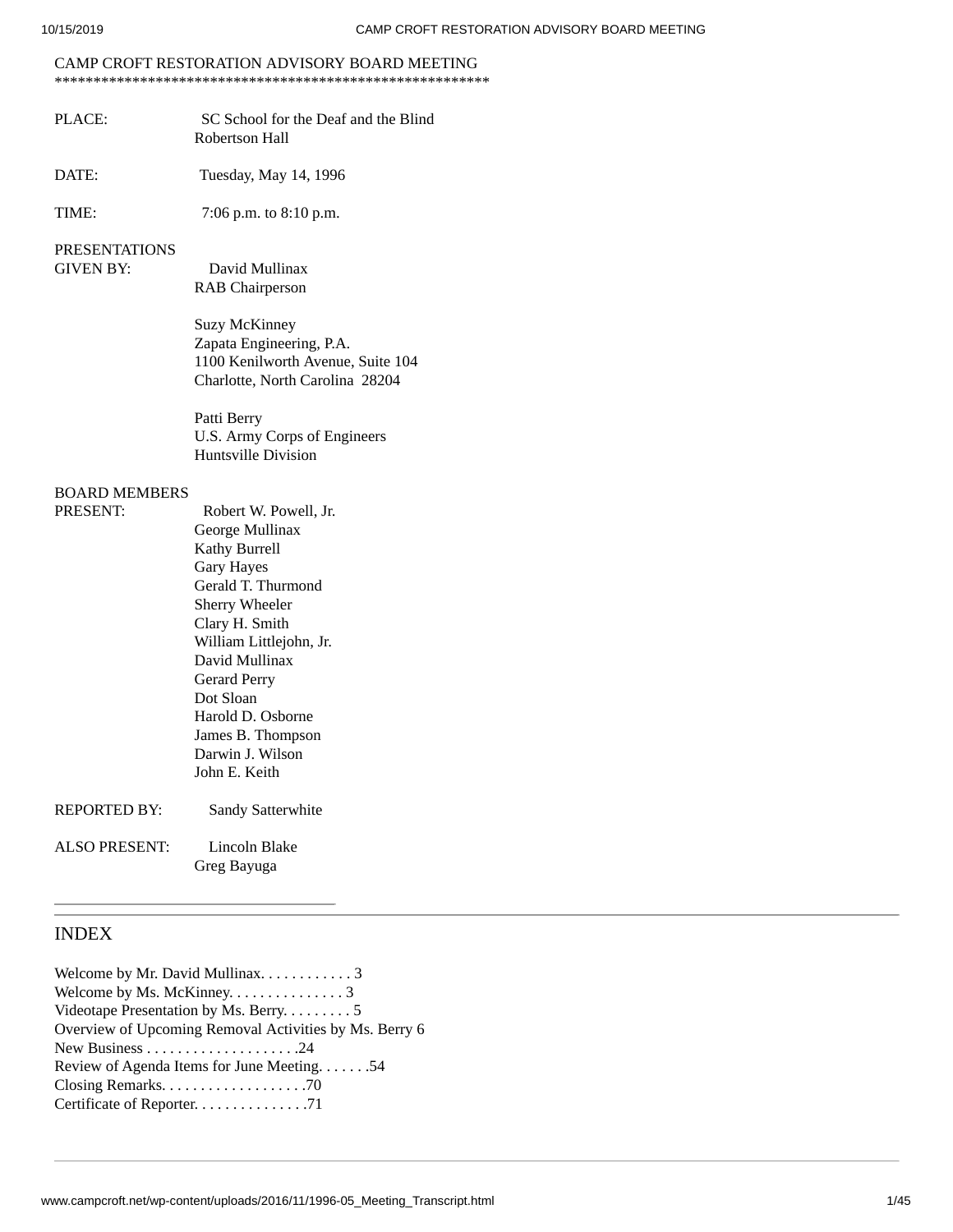# BY MR. DAVID MULLINAX:

Let's go ahead and get started. Everybody take their seats, please. I'd like to welcome everybody to the May meeting of the Camp Croft Restoration Advisory Board.

There are a few points I would like to go ahead and cover now so we don't have any problems later on in the meeting.

I just ask that if anybody is speaking, give them the courtesy and respect that the deserve and let them speak. No chitchatting in the background or choral responses; and if you have a question or a specific question, please address it to the person that you'd like to ask it to and he will respond, and I just ask that there will be no choral responses to any questions that are asked.

That will help us, everybody else that's interested in what's going on and the stenographer here, because she can only hear one person at a time. I appreciate your cooperation.

I'll turn it over to Ms. McKinney here with Zapata Engineering.

## BY MS. MCKINNEY:

Good evening. I'd like to introduce a few folks that are here with us this evening. They will be doing a bulk of our presentations.

We have Lincoln Blake from the Charleston District Corp of Engineers. Wayne Bogan is still on Reserves throughout this coming week, so we have some other folks in his place. We have Ms. Patti Berry and Grey Bayuga from the Huntsville Division.

On the table you have several handout materials. You have a revised information pamphlet that will be distributed to the Park, to the library and to the Chamber of Commerce. We'll also send those to everyone who is on our mailing list and have those available through Wayne.

If anybody would like extra copies, feel free to take some from out front, and for you in the audience, also help yourself to those pamphlets.

We also have copies of the thank you letters that were prepared as a follow up from the last meeting to the congressional delegates.

You have a copy of the one foot depth clearance memo that we discussed last month and there's a schedule for the removal activities that will be taking place starting within the next few weeks and Patti Berry is going to review that schedule.

Are there any questions on the materials for tonight? (NO RESPONSE)

#### BY MS. MCKINNEY:

Okay. Patti.

BY MS. BERRY: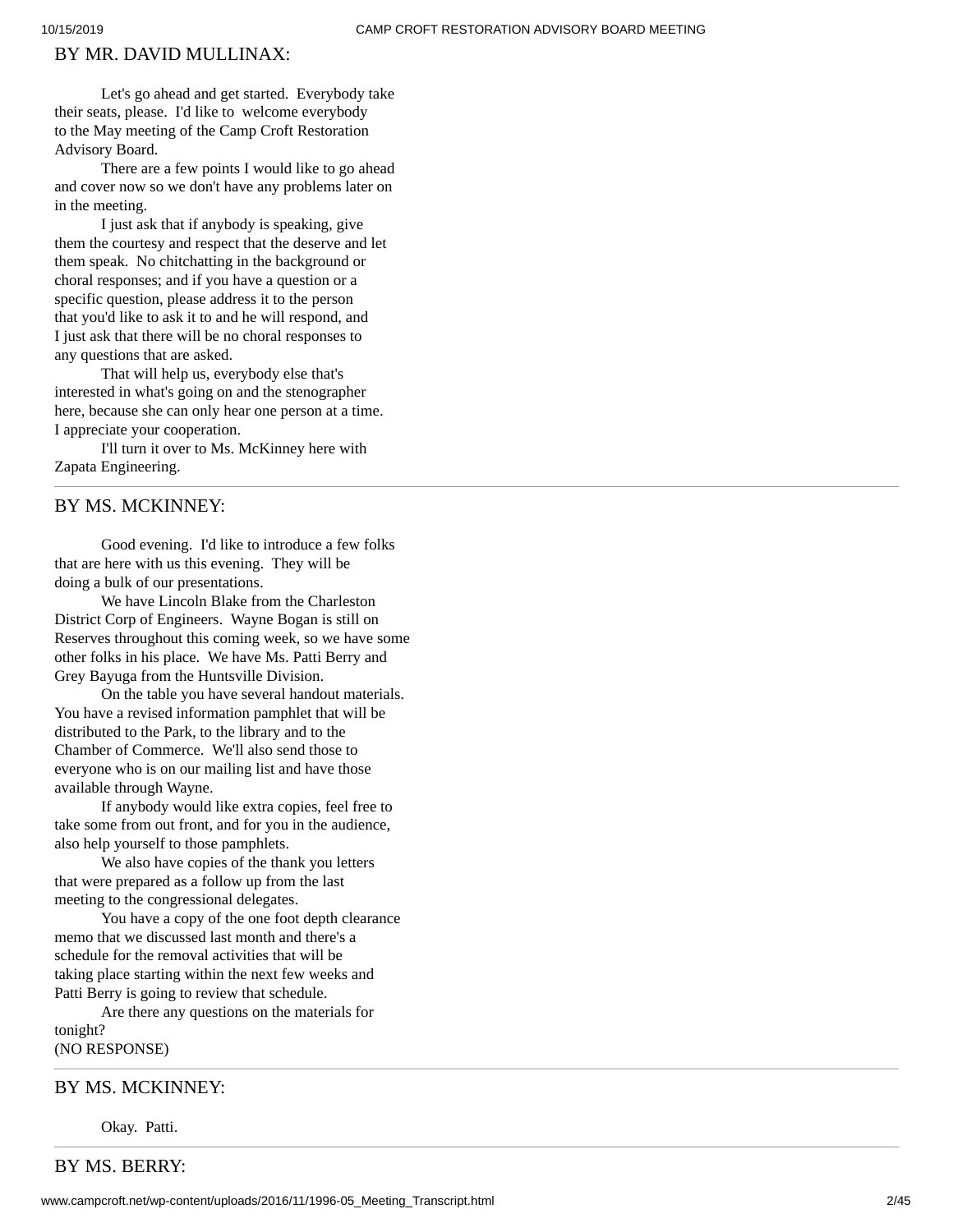My name is Patti Berry, and I'm from the Corp of Engineers in Huntsville, and Wayne Bogan had asked me to bring a videotape of showing some removal activities, and so I'll go ahead and show you that.

This is at one of our projects in Tennessee that we have done some removal action, and the contractor will pretty much walk you through it, and this is basically what we'll also be doing here at Camp Croft, so --- (PRESENTATION OF VIDEOTAPE)

#### BY MS. BERRY:

What they do is they five foot lanes that they'll sweep and just go back and forth and move each lane over as they finish it, which is what they're doing here.

And this -- these holes that they're digging are the areas that they've flagged where they've detected something, so now they're going in to dig for them.

## BY DR. KEITH:

How deep will they go with the shovel?

## BY MS. BERRY:

Well, until they find something. Right now they're required to go at least two feet.

#### BY DR. KEITH:

#### Two feet.

## BY MS. BERRY:

But they're going to detect to four feet, and if they find something between two and four, then they'll -- the safety -- the safety guy on the site will determine whether to go deeper.

## BY MR. MCBAIN:

Ma'am, what was this and how long an area or wherever they're working at been in the ground?

## BY MR. BAYUGA:

Since the end of the 1940s, there were eight 37 millimeter projectiles that they're finding. They'll show them. They'll show them here in a minute. (END OF VIDEOTAPE PRESENTATION)

## BY MS. BERRY:

That was just an overview, I guess, of what we'll be doing out here, and did you all have any questions on anything on the video? (NO RESPONSE)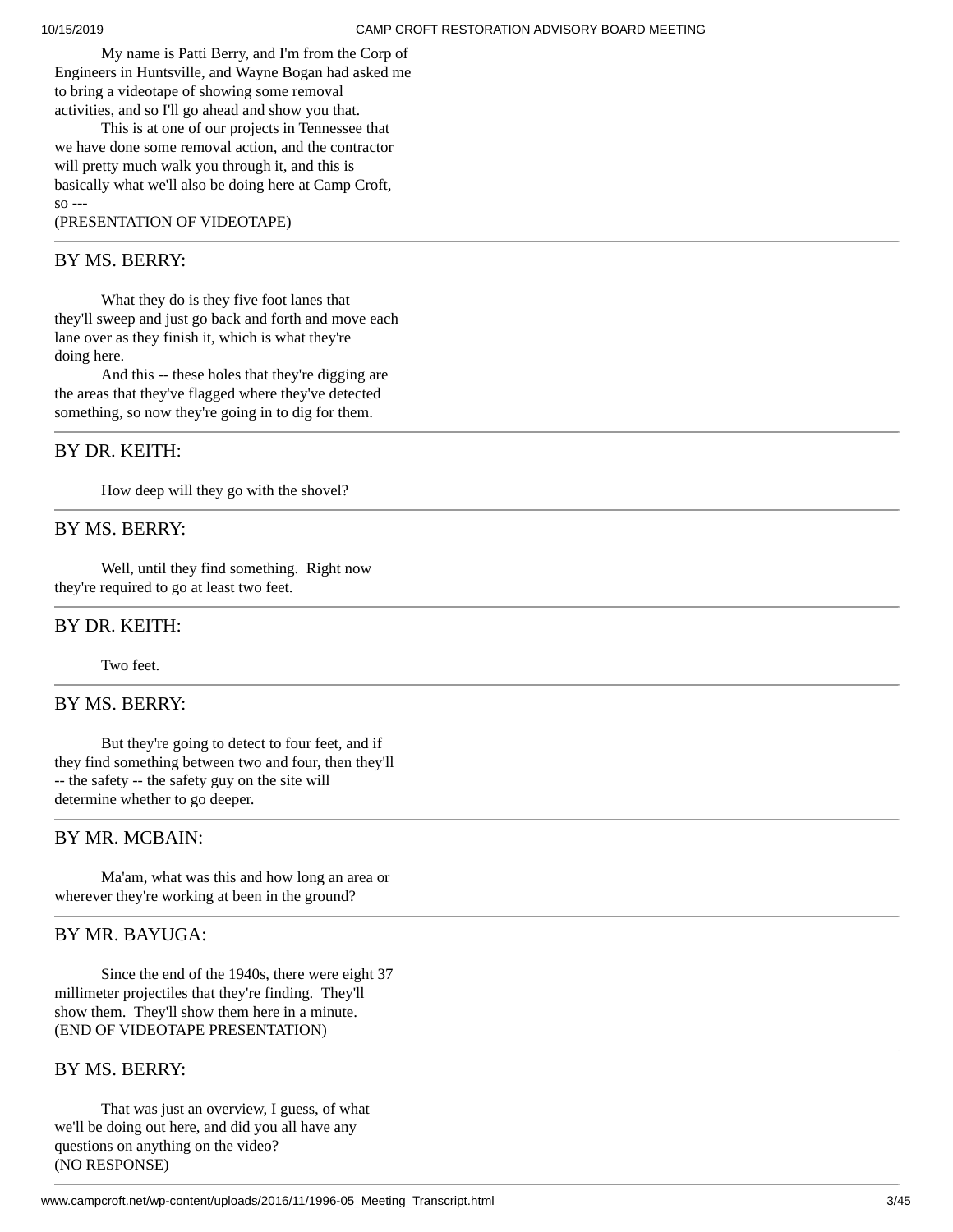#### BY MS. BERRY:

Okay. Then I guess I'll go ahead and discuss the schedule. You should have received a handout.

We have issued the contractor the notice to proceed. We gave that to them yesterday, and they will be starting to mobilize on Monday, the 20th of May.

For the next couple of weeks they'll be mobilizing to the site, setting up their trailers, getting their vehicles they need and their equipment to the site; and we'll also be, at this time, waiting on approval from our headquarters for their safety plans. So hopefully we'll get that in the next couple of weeks, and then they'll be able to start the actual intrusive work, which you saw in the video was where they actually dig for the ordnance that they find.

They're going to be starting in -- in the Park in the area of Operable Unit 7, which is the campground area, and they plan to start that early June, hopefully as soon as we get the approval from headquarters. And they're projecting that that will take them into October, if you'll look on the schedule here.

And then from there, they'll go to Operable Unit 1B and Area 39, and then on to Operable Unit 2 and 3; and, as you can see, they're projecting that this will take about eight months to do the whole -- the total removal action, and then there will be follow up actions as far as developing the final reports and getting that approved.

#### BY MR. BLAKE:

Patti, they might -- it's a little hard to see, but it might be good if you just point out where those areas are on, generally, on the map.

# BY MS. BERRY:

Okay. The first area they'll start on is Operable Unit 7, which is the campgrounds and the area near the lake here, the horse rings -- the horse ring and the -- and then from there, they'll go to 1B, which is up here, and then that area they'll clear the horse trails to two feet and then do a surface clearance there. This is the Park area they're going to clear to two feet.

Then they'll move to Area 39, which is this red -- these little red polygons here, and there they're going to be clearing the horse trails in that area to two feet, also.

Then Operable Unit 2 is this area right here by Henningston Road, and that will be surface cleared, except the horse trails will be cleared to two feet in that area.

And then the area Operable Unit 3 is the residential area over by the golf course, and that will be cleared to two feet.

And, again, they'll have to do their final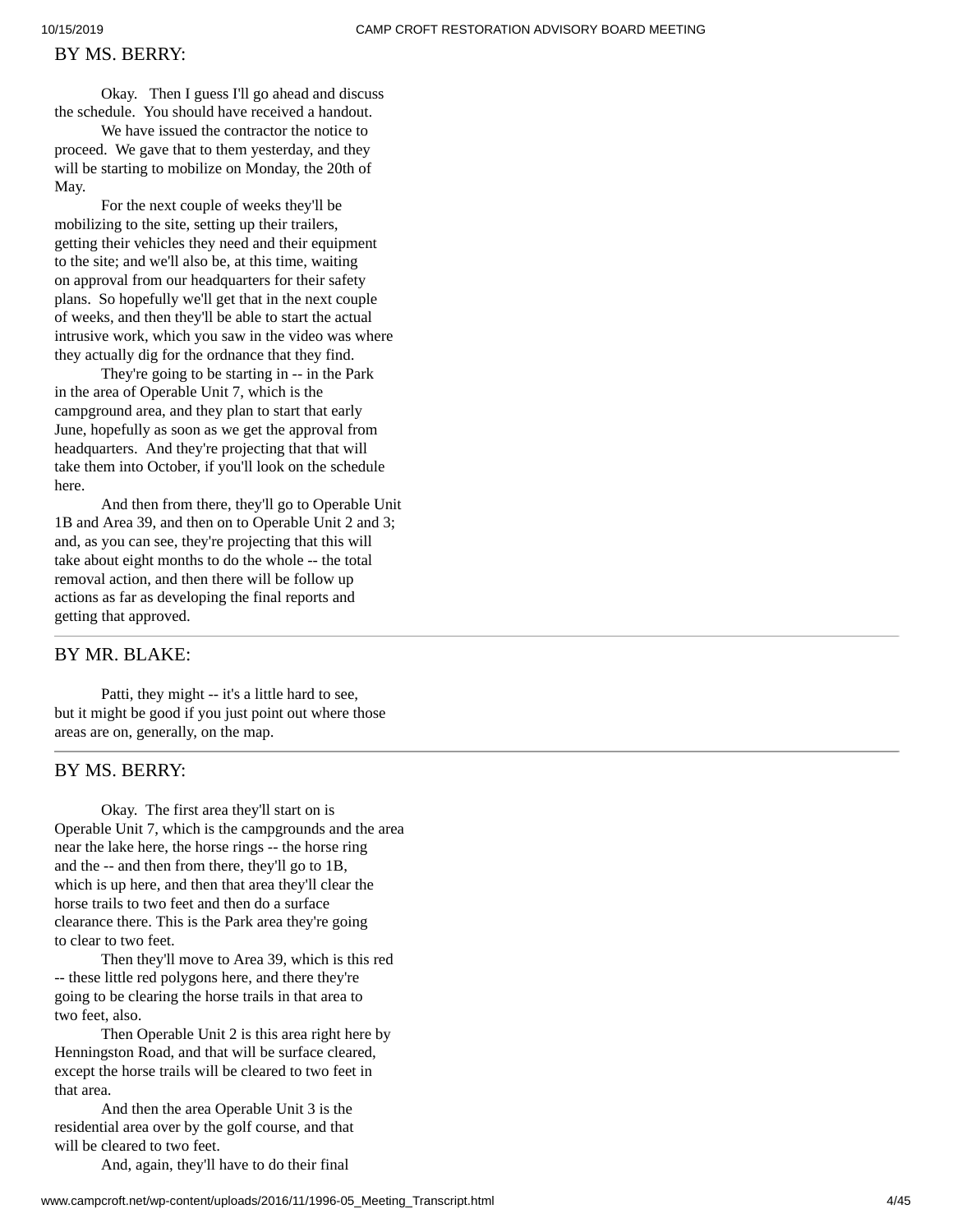report and get that approved and they're projecting it will take eight months for the removal.

And, again, they'll -- should be starting next Monday, so they'll be out to the Park area next Monday.

#### BY MR. PERRY:

How many teams do they have to have?

#### BY MS. BERRY:

Right now they have three teams that are scheduled to have work.

#### BY MR. PERRY:

Well, we were told that they were going to put one team at 1B while the other two teams were going to be working at 7.

#### BY MS. BERRY:

We can. We have the flexibility to do that, and we would -- we can do that, but, you know, if we do that, then Area 7 will just take a little bit longer and -- but right now, they're just projecting three teams, and the contract is flexible enough that we can pretty much tell them which areas to work in when we want them to, so -- and I know Wayne had mentioned that to me, so I know about that, so ---

# BY MR. HAYES:

On -- on this it shows on ID-15 00U3, it shows very little time. You say you're just doing surface there, so that's ---

# BY MS. BERRY:

No, that's two -- two feet clearance, but that's -- I think it's only about ---

#### BY MR. HAYES:

That's going to be one of the worst places, though, and it's just showing about a weeks worth - worth of work or less.

## BY MS. BERRY:

But I think ---

#### BY MR. HAYES:

Unless it's ---

## BY MS. BERRY: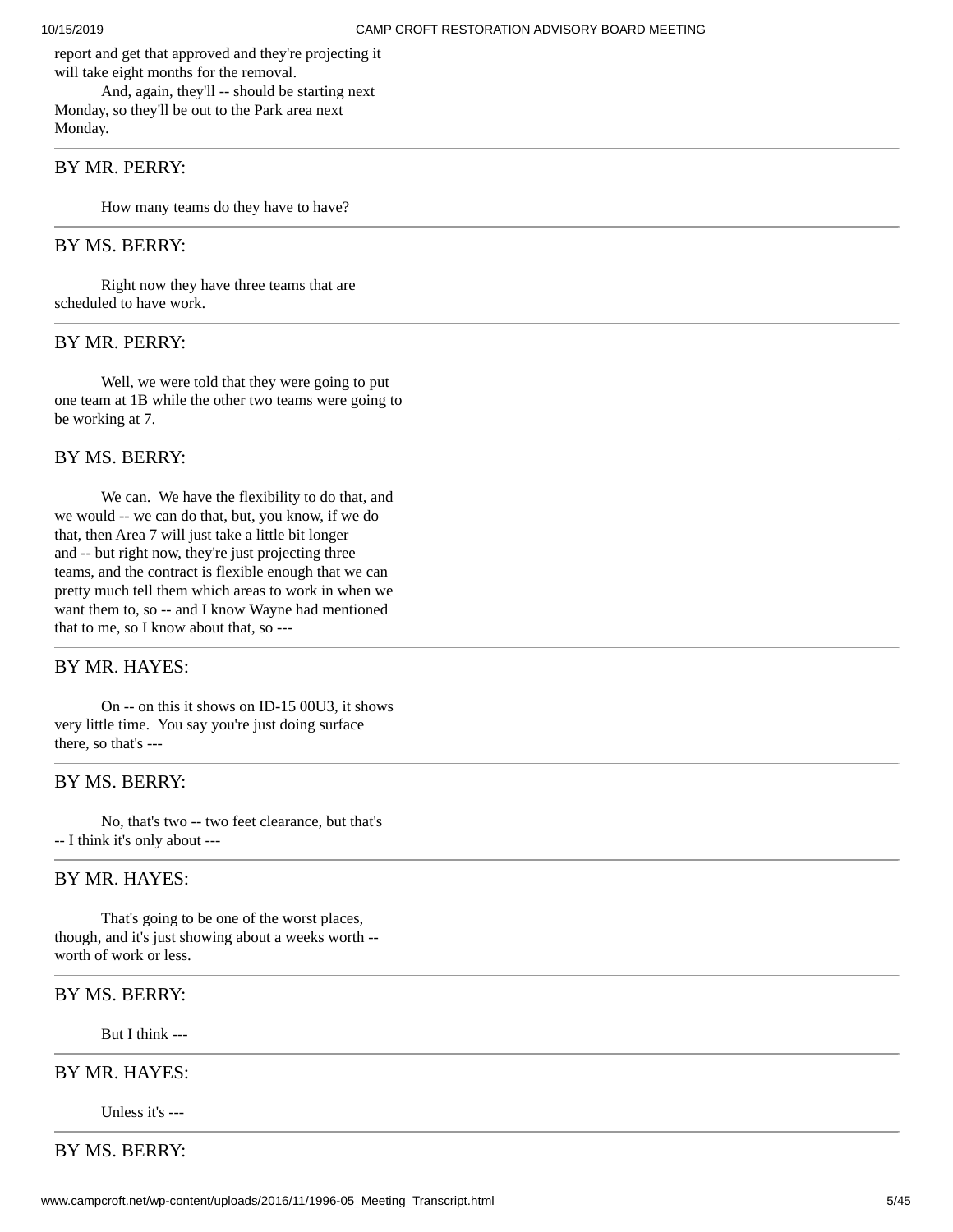--- that's only five acres, as opposed to like in the -- in the Park area. Ithink the 00U7 is like 170 acres.

You know, this Area 2 is, I think, another 100 or 300 acres or so, and it's based -- you know, I think in Area 3 it's maybe five acres, so ---

#### BY MR. BLAKE:

I thing, if you recall, 3 was the one they found some, I guess, several ---

# BY MS. BERRY:

Hand grenades.

# BY MR. BLAKE:

--- practice grenades. Is that the right area?

#### BY MR. HAYES:

That's Henningston Road, right?

#### BY MS. BERRY:

No.

## BY MR. BLAKE:

No.

# BY MS. BERRY:

Area 3 is the golf course, residential area.

# BY MR. GEORGE MULLINAX:

Wedgewood Drive.

# BY MR. HAYES:

Oh, Wedgewood Drive.

## BY MR. BLAKE:

It's Wedge ---

# BY MS. BERRY:

002 is the Henningston Road, and that ---

# BY MR. GEORGE MULLINAX:

That's the worst area.

## BY MR. HAYES: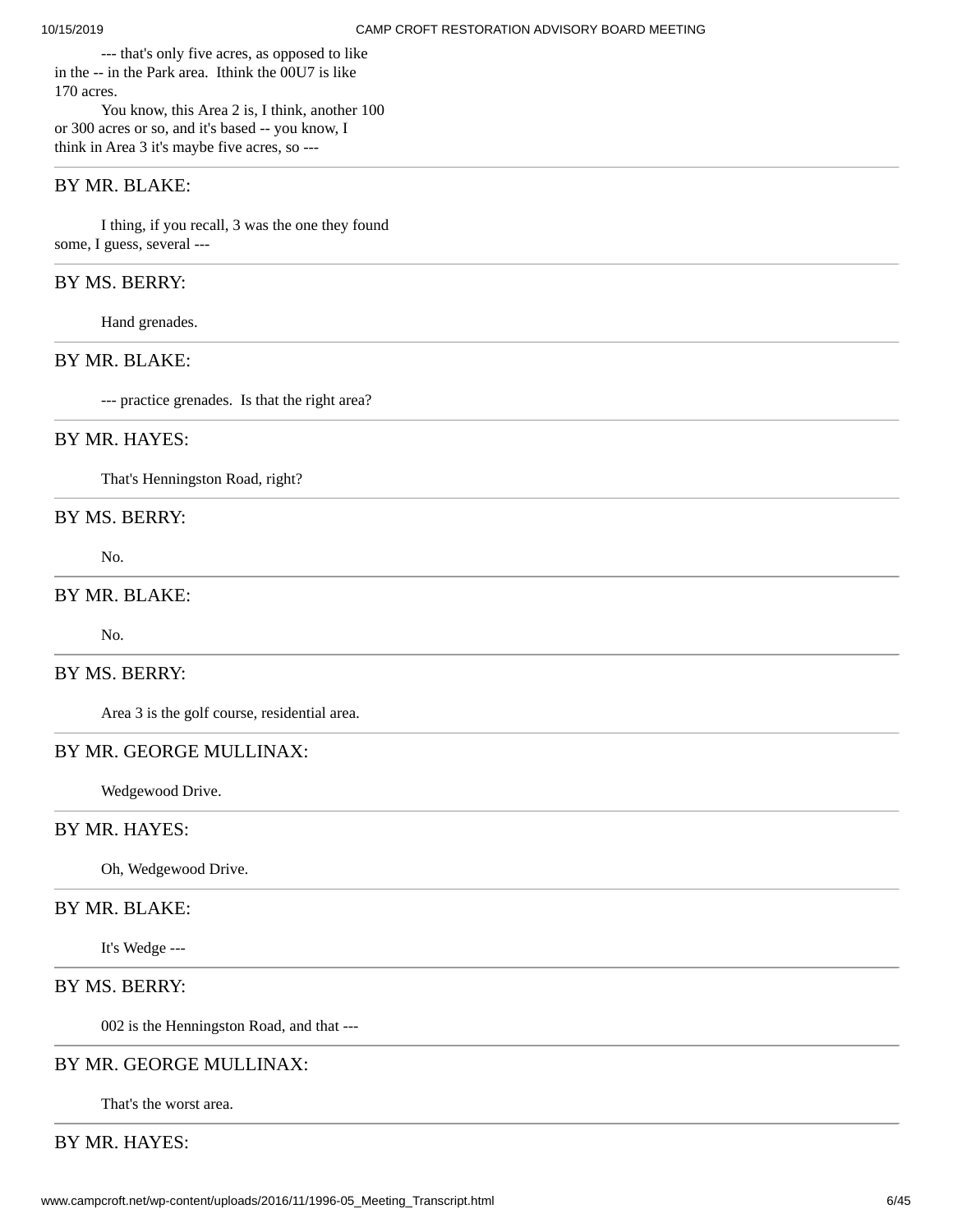That's the worst. Okay.

#### BY MS. BERRY:

Yeah.

# BY MR. GEORGE MULLINAX:

Area 3 is the golf course.

# BY MR. BLAKE:

Yeah. Right. 3 is the golf course, and it's a real small area.

#### BY MR. HAYES:

Okay. When she was pointing them out, I must have got turned around.

#### BY MR. BLAKE:

Right.

# BY MS. BERRY:

Yeah, 00U2 is just surface clearance, and they're saying it's going to take about three months in that area, so ---

#### BY MR. BLAKE:

I guess the other important thing that we want to point out about the schedule, when they get through with 1B and 7, that area of the Park could be reopened while they're working on 2.

# BY MR. GEORGE MULLINAX:

That's the question I was going to ask. I mean, but, like I say, if they don't find anything, they might go through it faster, right?

# BY MR. BLAKE:

Correct.

#### BY MR. GEORGE MULLINAX:

And then open it back up to the public?

#### BY MS. BERRY:

Yes, sir.

# BY MR. BLAKE:

Yeah, that's a possibility.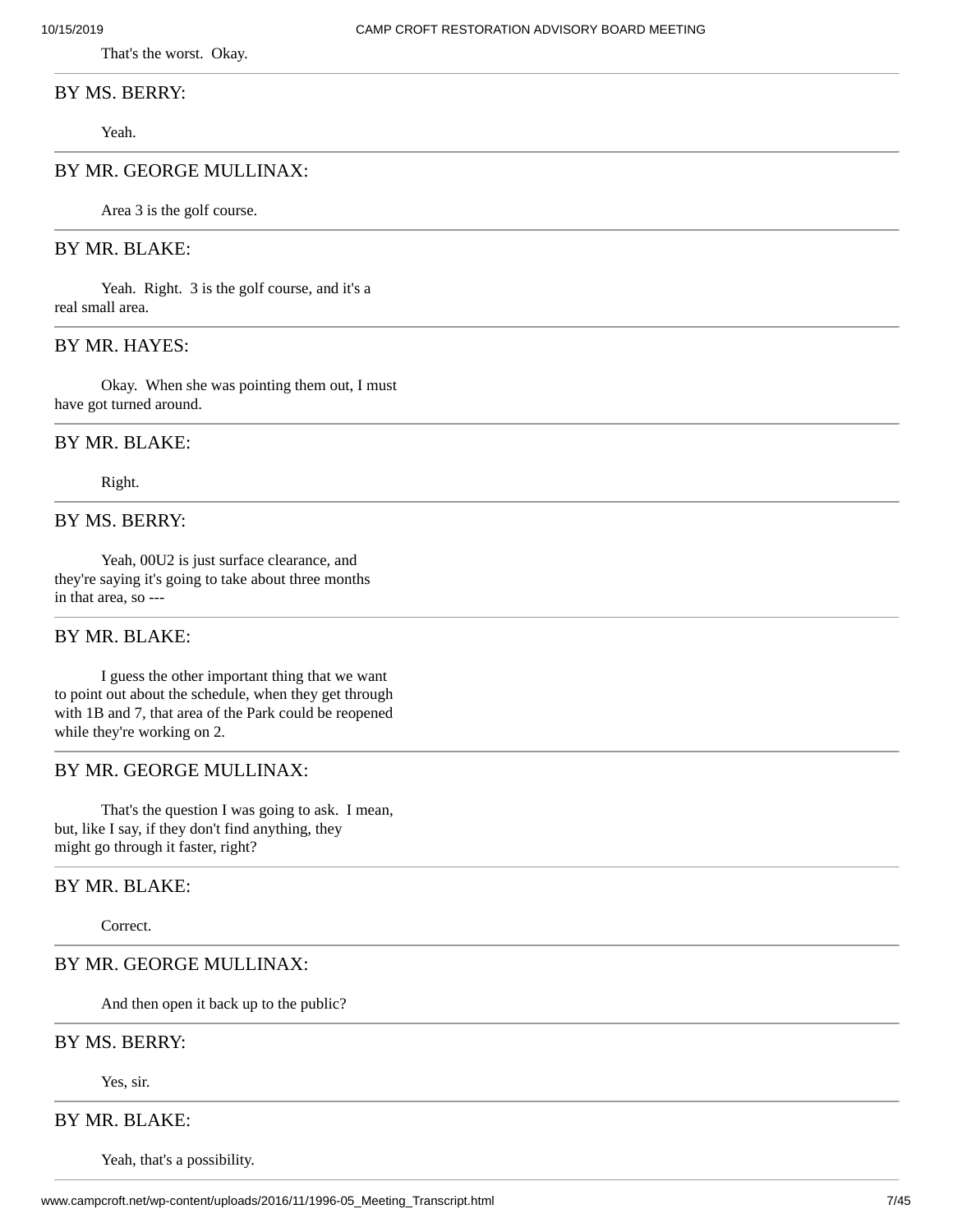## BY MR. CLARY SMITH:

Let me ask you a question on the video, were these solid projectiles on the video or were they high explosive 37s and 57s?

#### BY MR. BAYUGA:

They were all 37.

# BY MR. CLARY SMITH:

37.

#### BY MR. BAYUGA:

They all contained a black powder fill that was a high explosive.

#### BY MR. CLARY SMITH:

High explosive?

## BY MR. BAYUGA:

Correct.

#### BY MR. CLARY SMITH:

Now these down in Camp Croft, they're not - they were not high explosive, were they?

# BY MR. BAYUGA:

There's a combination of both. There were high explosive rounds that were found, illumination rounds that were found and solid practice rounds were found.

# BY MR. CLARY SMITH:

I never saw an explosion on a 37 or a 57 from the ---

#### BY MR. BAYUGA:

The ones that ---

## BY MR. CLARY SMITH:

--- from the firing range, because we live right across from it.

# BY MR. BAYUGA:

Okay. What ---

# BY MR. CLARY SMITH: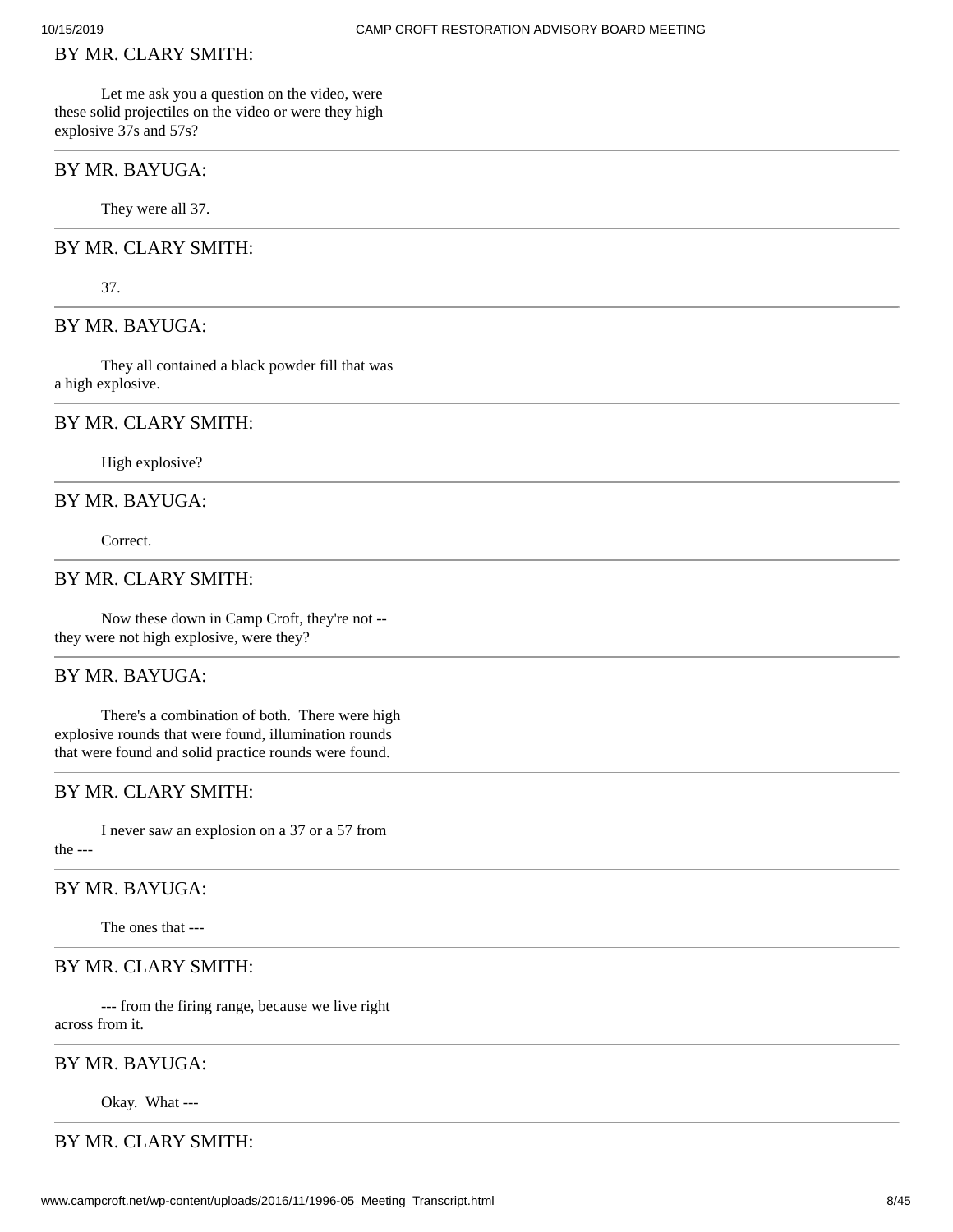Everything was solid projectiles because we picked them up.

# BY MR. BAYUGA:

They do make them like that, and the black powder one is more of a spotting charge than the explosion. These were black powder filled, and the explosion is not any more than a spotting charge for the person to shoot it, so it's not a composition B or a real high explosive. It's a black powder, which is classified as a high explosive, but not quite as powerful as other high explosives.

## BY MR. CLARY SMITH:

But every one of the 37s that you find, are you -- you will explode them, in other words?

## BY MR. BAYUGA:

Correct. If they cannot determine if it's a solid round or not, then they would detonate it.

And each training range will use different items. They could have used all solid 37s out here, but this range at Tennessee they used a black powder spotting charge filled.

# BY MR. KIM KEITH:

Clary, are you saying when you were sitting there and you were living out there and they were shooting rounds, you never saw anything explode?

# BY MR. CLARY SMITH:

That's right.

# BY MR. KIM KEITH:

They were just merely hitting the ground and marking where they hit?

#### BY MR. CLARY SMITH:

Right.

## BY MR. KIM KEITH:

So you actually lived through this training facility and action and never saw anything explode?

# BY MR. CLARY SMITH:

Not on the -- not on the antitank range, no.

#### BY MR. BAYUGA:

Okay. Again, on an antitank round, it doesn't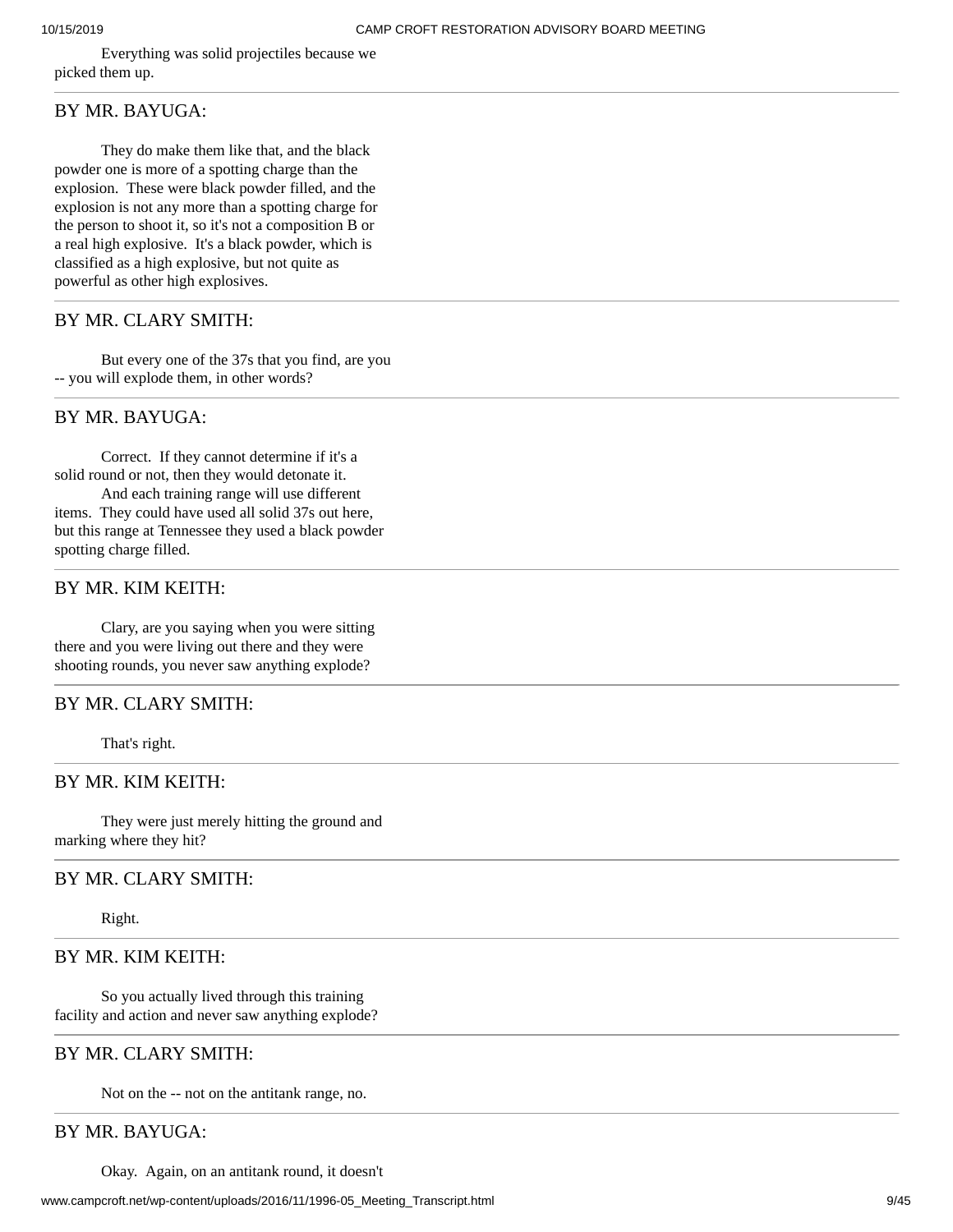really need to explode. They want to penetrate the armor shell of the tank. Once it gets inside there, it will bounce around and ---

# BY MR. CLARY SMITH:

They didn't have but one tank down there.

# BY MR. BAYUGA:

Okay.

#### BY MR. CLARY SMITH:

They didn't have but one tank and ---

#### BY MR. DUBEAU:

They had three.

#### BY MR. CLARY SMITH:

And they shot at moving targets.

## BY MR. DUBEAU:

They had three.

# BY MR. CLARY SMITH:

They didn't have but one down there when -- when -- when they were shooting at ---

#### BY MR. DUBEAU:

I know what was out there. I was out there training then.

#### BY MR. CLARY SMITH:

We were there for the whole time.

#### BY MR. DUBEAU:

Yeah, I know you were, but you had to work, too. You couldn't witness everything that took place out on the range.

# BY MR. CLARY SMITH:

They -- they had moving targets. They had a tractor that had moving targets.

## BY MR. DUBEAU:

That's right. That's exactly right.

# BY MR. CLARY SMITH: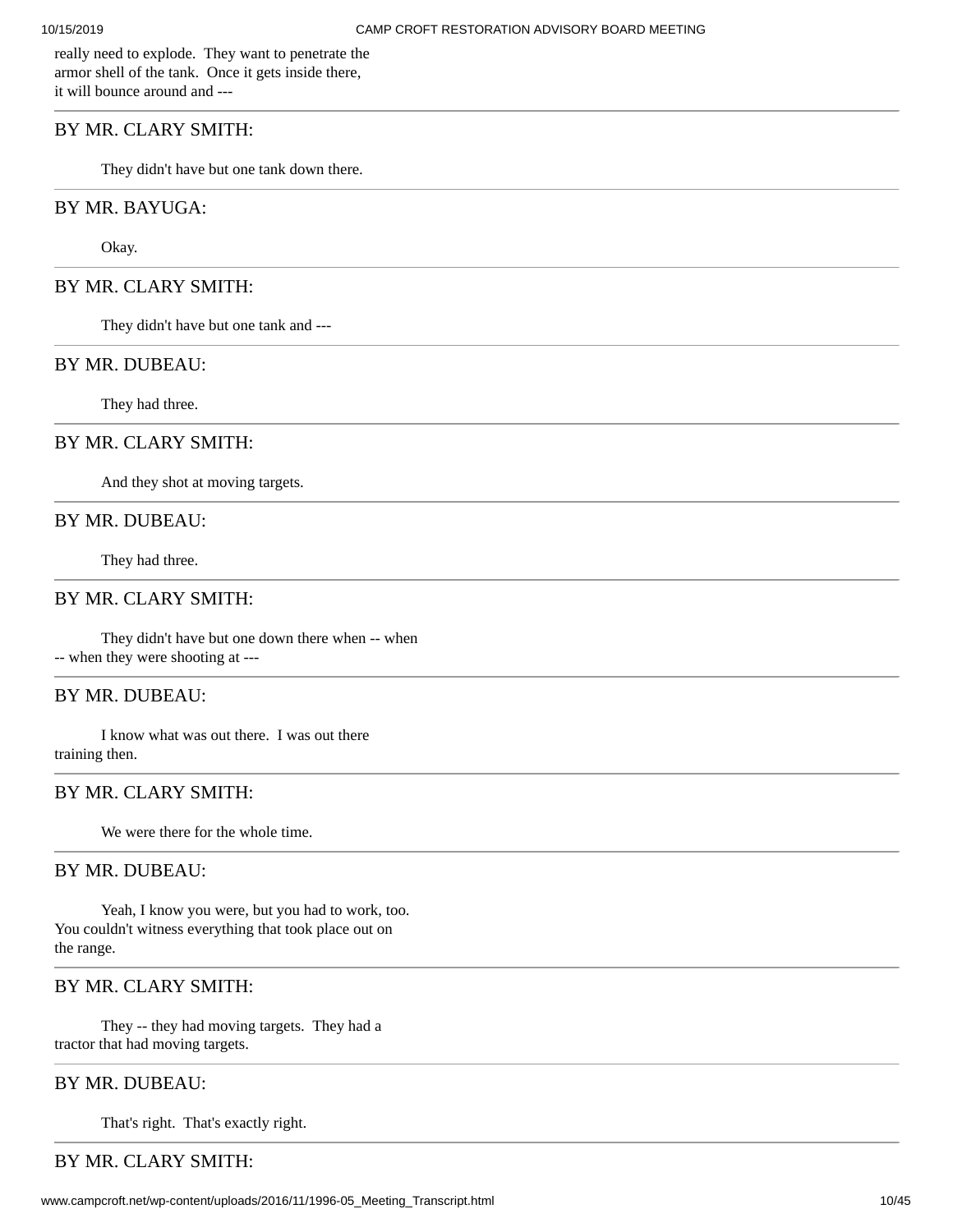They had one stationary tank. I never -- and I'm sure Russell can -- I never saw any. Did you, Russell?

#### BY MR. RUSSELL SMITH:

Well, we never found any and never saw any, but we used to sit around there and watch. We were teen-agers. We weren't working, Mr. DuBeau. We were teen-agers.

#### BY MR. DUBEAU:

Well, now wait, I'm not questioning your ---

#### BY MR. RUSSELL SMITH:

We would go down there and watch them just solely to watch them shoot them, and then we would go down there and pick them up and see if we could find them. We never saw any shrapnel.

Clary is right. They had one tank. That was at the end of the war. The war in June was over. They brought that tank down there just to blow it to pieces and that's what they did. They had one tank down there.

### BY MR. MCBAIN:

Excuse me just one -- may I ask a question? You weren't down there then from the period, let's say, when the camp opened until basically the time the German POWs were brought into this area? Were you around then?

## BY MR. CLARY SMITH:

No, sir, they moved us out of the camp.

#### BY MR. MCBAIN:

They moved you out of the camp?

#### BY MR. CLARY SMITH:

We owned -- we owned 500-something acres in the camp and they came in and took it away from us.

# BY MR. MCBAIN:

So the time that you're talking about with the training was after you had moved out of the camp?

#### BY MR. CLARY SMITH:

That's right.

# BY MR. MCBAIN: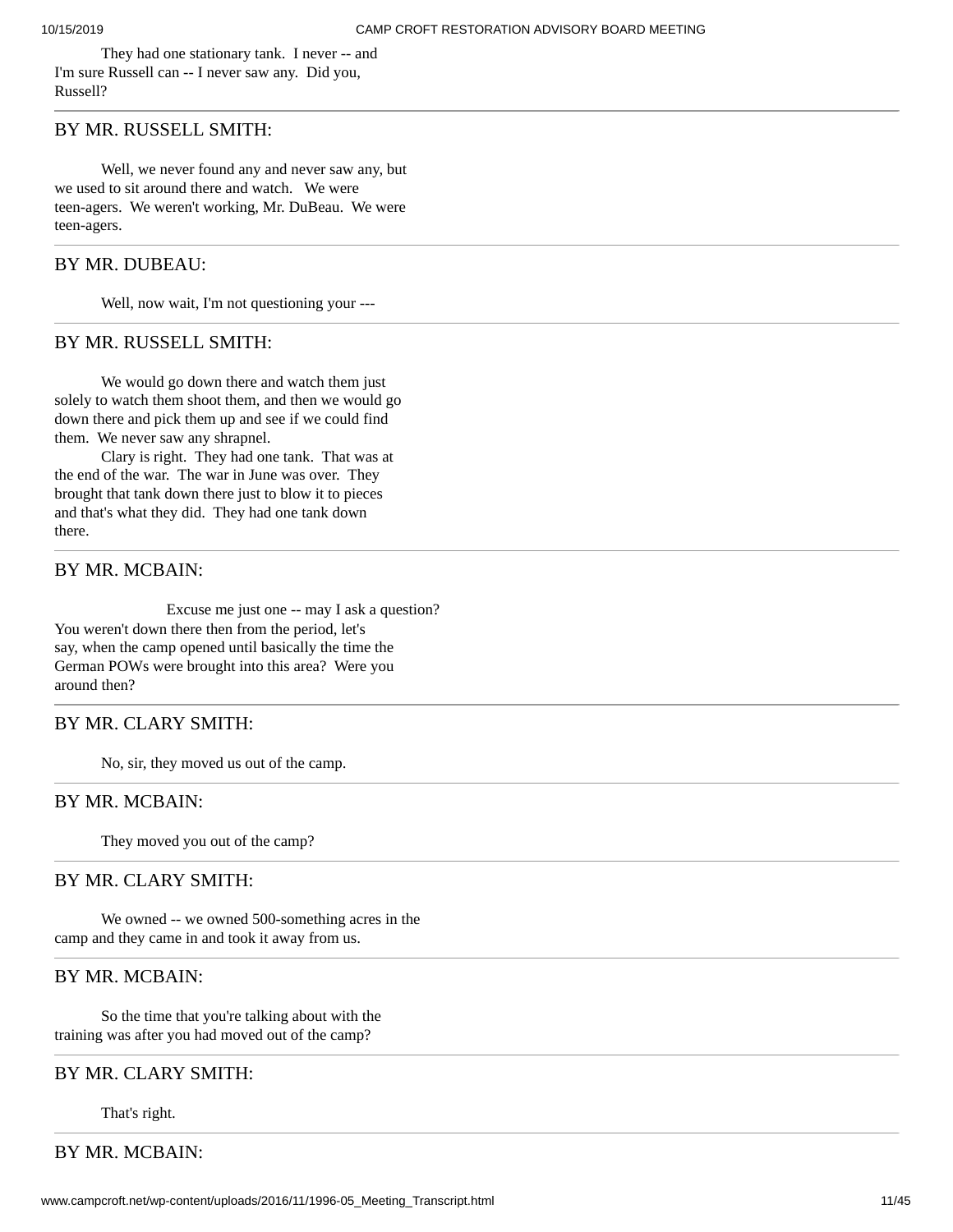But before your family moved back in ---

# BY MR. CLARY SMITH:

That's right.

# BY MR. MCBAIN:

--- to the camp?

#### BY MR. CLARY SMITH:

That's right.

#### BY MR. MCBAIN:

Time frame, what time frame are we talking about?

#### BY MR. CLARY SMITH:

From '41 until -- when did we buy it back --

'45.

#### BY MR. RUSSELL SMITH:

It's '47.

# BY MR. CLARY SMITH:

It's somewhere in that area, '45, '46, somewhere in there.

# BY MR. RUSSELL SMITH:

We lived down on ---

#### BY MR. CLARY SMITH:

We lived right on ---

#### BY MR. RUSSELL SMITH:

Dairy Ridge Road was named after my father and his father and two other brothers, Dairy. That's how it got its name. They took our dairy. My daddy went to work and tried to get them to stay out from down there. They wouldn't listen to him.

# BY MR. CLARY SMITH:

But I just -- we just have never seen high explosives.

## BY MR. BAYUGA:

Again, it's called an armor piercing round. It would be solid round just to penetrate the solid steel.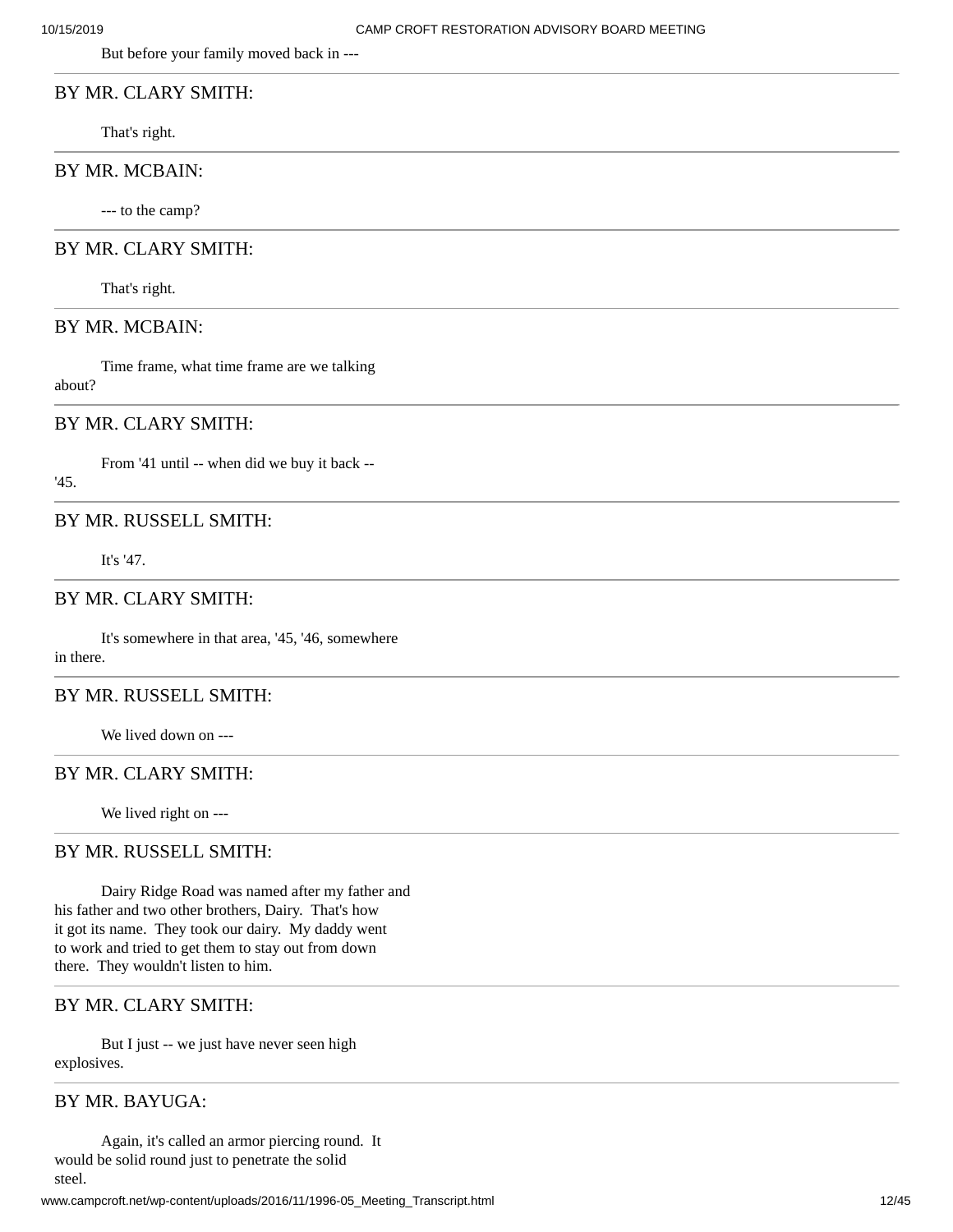## BY MR. CLARY SMITH:

Yeah, that's right. That's what they were.

#### BY DR. KEITH:

If -- if -- just a stupid question, but if they hit a tank or hit the ground and don't explode, are - is it still the possibility to explode that if it's -- I mean, is this what you're saying?

## BY MR. BAYUGA:

Well, there were several types of rounds that were used at Camp Croft. You know, Mr. Smith is asking about the 37 millimeter. It's very possible they shot nothing but armor piercing rounds here, but they also shot high explosive mortars, the 105 projectiles, you know, hand grenades.

There are several other types of ordnance that were used on here, but it's very possible that for the 37 millimeter gun that was fired here, they only fired the ---

#### BY DR. KEITH:

The solid?

# BY MR. BAYUGA:

--- solid rounds.

## BY MR. MCBAIN:

Another crazy question, if I may? Do you have any of the ordnance records that came in to Croft originally, or do you know where they might be obtained?

## BY MR. BAYUGA:

The Archive Search Report ---

#### BY MR. MCBAIN:

Are you talking about the National Archives in Washington?

#### BY MS. BERRY:

Yes, sir.

#### BY MR. BAYUGA:

They were searched a couple years ago, and I don't recall them identifying the ammunition that came to Camp Croft applied for the period of years training the, you know, the quarter of a million men who were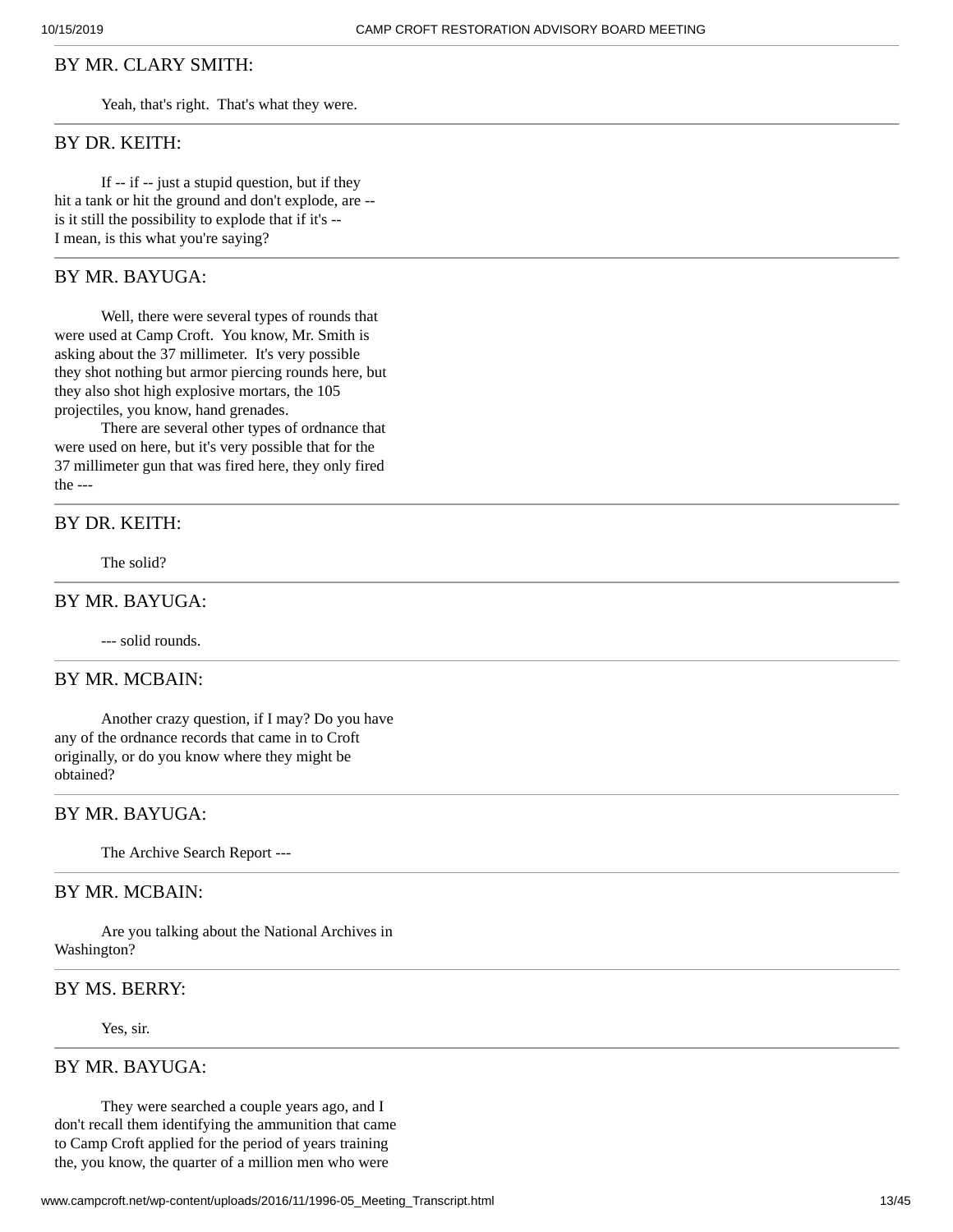here, and, you know, thousands and tons of ammunition come here to train soldiers.

They may have had some records at the end of the war where they turned stuff back over to other active installations or they disposed of it on a demolition range or something like that, but I haven't seen those records.

# BY MR. MCBAIN:

Have you made any searches of the Archives?

# BY MR. BAYUGA:

No, we have another Corps of Engineers District does that for us.

# BY MS. BERRY:

St. Louis.

#### BY MR. BAYUGA:

St. Louis Corps of Engineers did that for us.

#### BY MS. BERRY:

They have also got ---

#### BY MR. MCBAIN:

Excuse me. Excuse me for being a little bit picky on the answers, but is it the Engineers from the St. Louis District that are active hiring the consultants to go into the Archives to do the searching?

#### BY MR. BAYUGA:

They actually go in themselves to do that.

## BY MR. MCBAIN:

I see.

# BY MS. BERRY:

And we've also hired a contractor -- well, actually the one that prepared the EE/CA has gone in and done a Supplemental Archive Search Report.

# BY MR. MCBAIN:

And they were hired out of the Charleston District, correct?

# BY MS. BERRY:

They were hired out of Huntsville.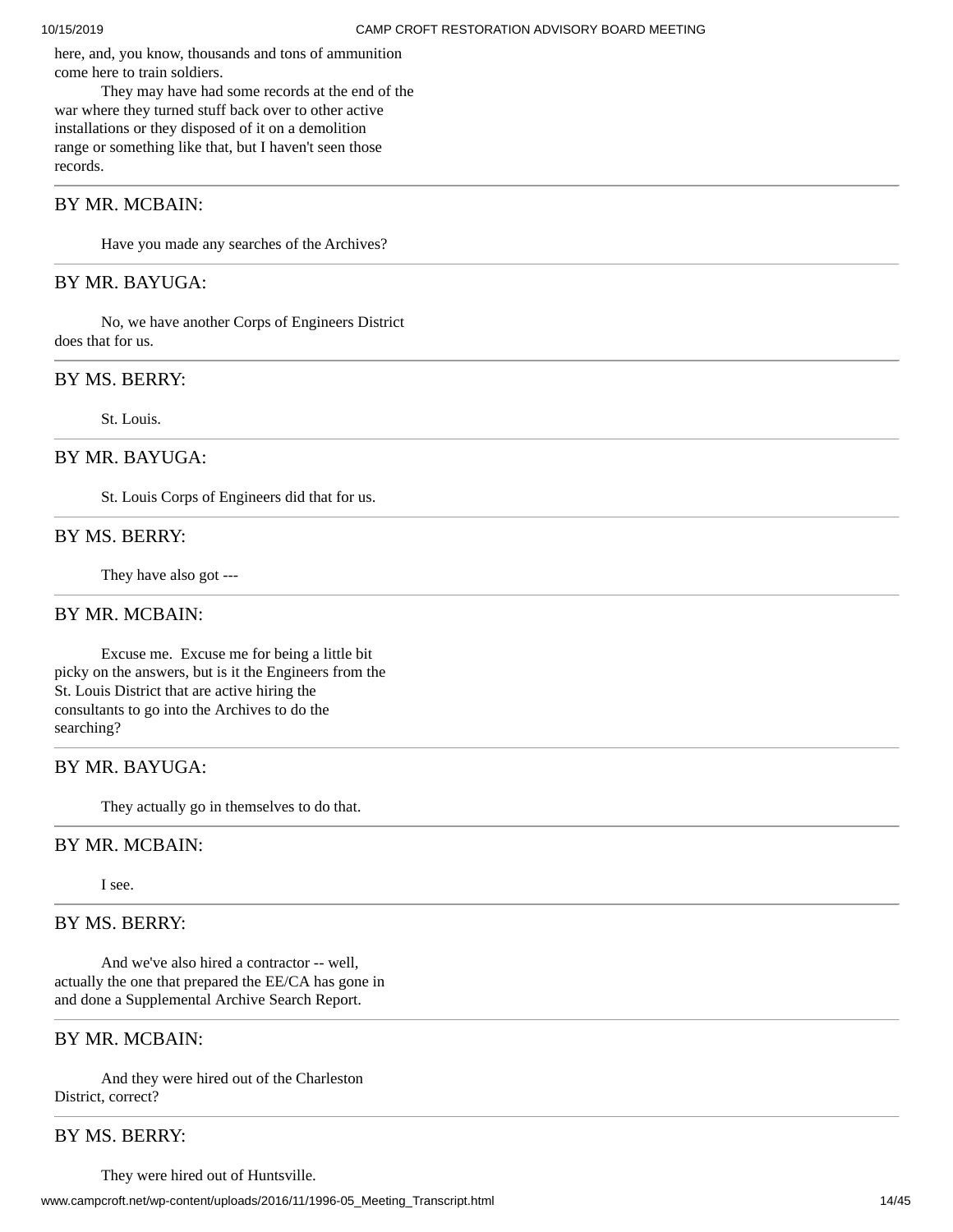#### BY MR. MCBAIN:

Huntsville District to Charleston, but they recognize Charleston as the -- I talked to those people, so that's why I'm curious, and I've also checked ordnance records through library and other places, and there's some strange -- there's strange situations developing that just aren't explainable. Let's put it that way.

Do you -- is -- is the Corps there -- do you have any of the original construction plans for the camp?

# BY MS. BERRY:

No, sir, I don't, not in Huntsville.

#### BY MR. MCBAIN:

Do you know where they might be obtained? Would they be out of -- of the area of Rock Island?

## BY MS. BERRY:

I can -- I'll check with the St. Louis District and see if they have something. I know they probably have something showing the cantonment area in that - in the range fans. I think they had something regarding the range fans, and I can check with them on that.

# BY MR. MCBAIN:

I appreciate that.

## BY MS. BERRY:

Okay.

#### BY MR. MCBAIN:

I'll get with you ---

# BY MS. BERRY:

Okay.

## BY MR. MCBAIN:

--- at the end of the program.

#### BY MS. BERRY:

Okay.

# BY MR. DAVID MULLINAX:

The next item on the agenda is new Business.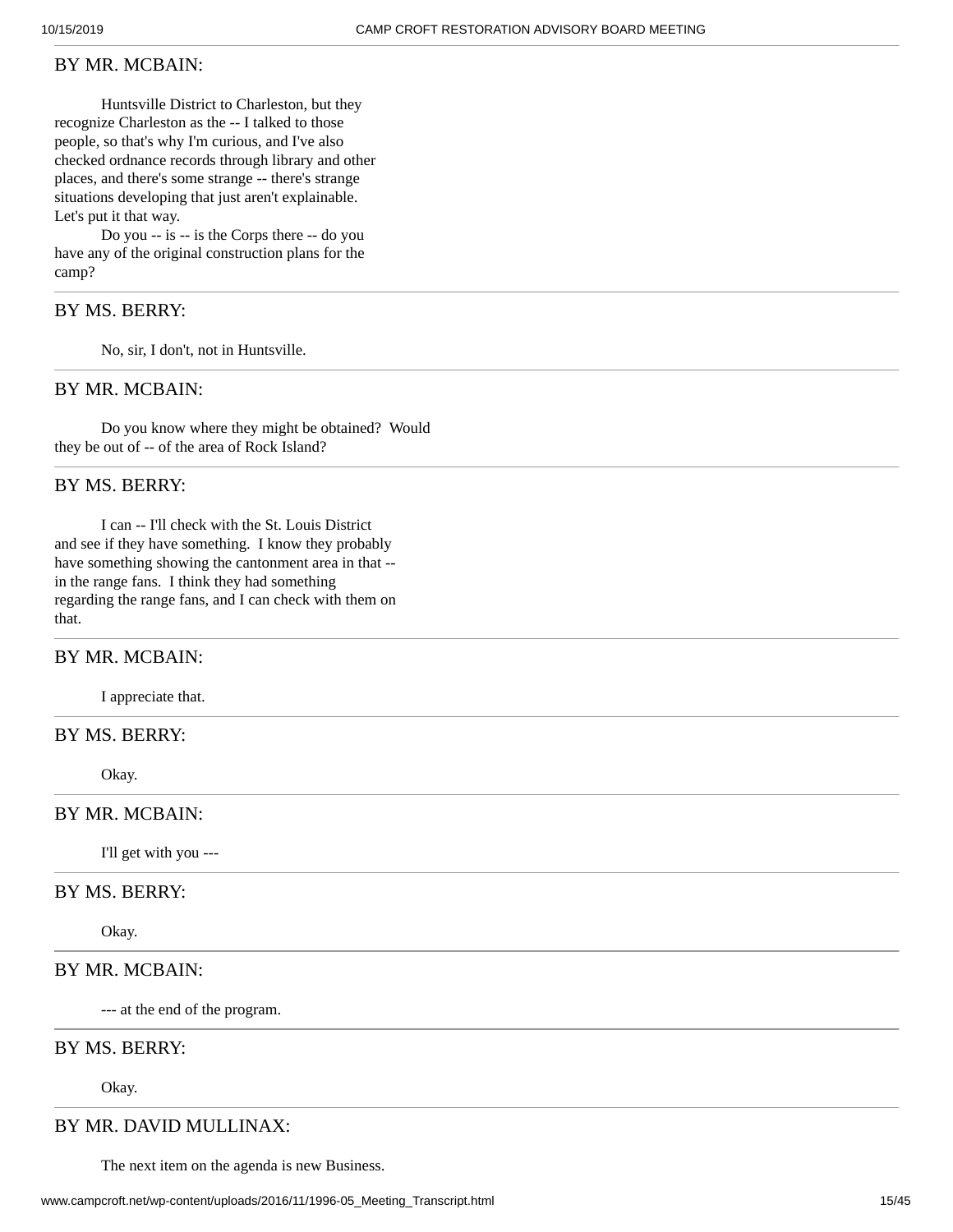Does anybody have any new business for the Board or from the Board?

#### BY MR. OSBORNE:

I do.

## BY MR. DAVID MULLINAX:

Mr. Osborne.

## BY MR. OSBORNE:

With the Board's indulgence, I'd like to take up some items on 00U3, and if you guys will get your books out and let's go over some of this stuff on Page 1.5, talking about this is a private residential area north of the Park with the hand grenade practice place, and they proposed going down to certain depth to make sure that this is all taken care of.

My point is a letter that was received by one of the people that live on Wedgewood Drive. From what I understand in reading of the records and so forth, there was only four or five pieces of property where that was allowed to be tested on that area, and I would like to know from the Corps of Engineers what about the other property on Wedgewood Drive?

## BY MS. BERRY:

On the follow on EE/CA, it shows some additional areas in that on Wedgewood Drive that will be studied.

#### BY MR. OSBORNE:

Well, on the EE/CA Report on 8.2, we have an area on 003, "Alternates, no further action, government buy backs, surface clearance or clearance to depth."

#### BY MS. BERRY:

Uh-huh (affirmative response).

## BY MR. OSBORNE:

And they propose that they go down to the clearance to the depth of it.

## BY MS. BERRY:

Uh-huh (affirmative response).

#### BY MR. OSBORNE:

All right. And the next one would be -- unless I lost my place -- but the point is this letter stated that last year the Corps of Engineers completed sampling activities on Ms. Pike's property.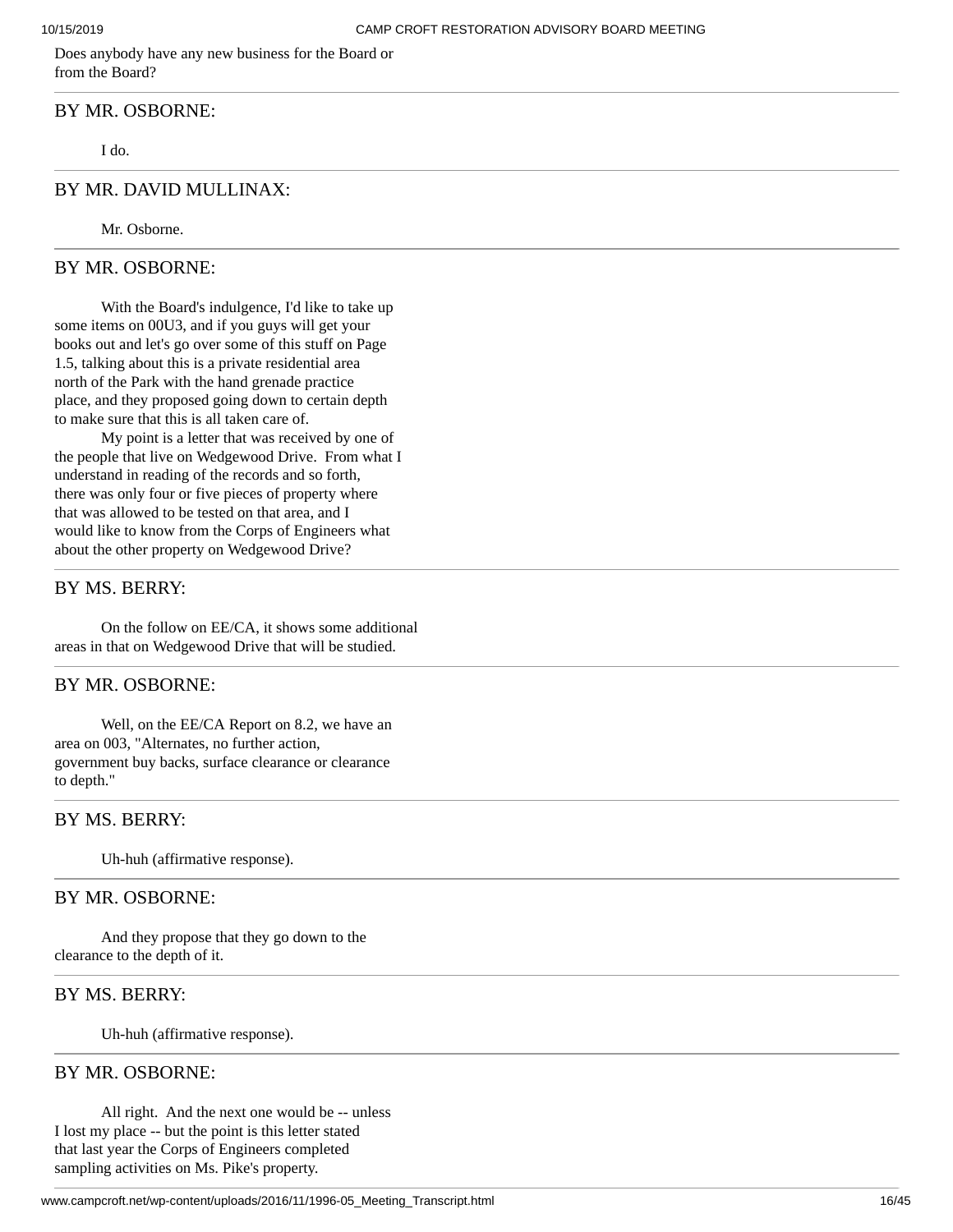#### BY MS. BERRY:

Uh-huh (affirmative response).

#### BY MR. OSBORNE:

160 Wedgewood Drive.

#### BY MS. BERRY:

Uh-huh (affirmative response).

#### BY MR. OSBORNE:

"Found 15 practice or inert hand grenades as a result of these findings. These ordnance items we have scheduled a crew to work on her property to remove any other items that may be buried below the surface."

Now this is in a conflict with what this one says here. It says, "This crew is tentatively scheduled to start work around August '96." On this one it shows it about February '97.

It says, "Crews will work in the mornings with magnetometers to look for any potential ordnance items. If anything is found, they will begin removal actions in the afternoon. There is always a potential danger involved in removing these items, therefore it may be necessary for the neighbors in the surrounding area to leave for a few hours in the afternoon so that the crews can continue their work."

My point is the person that received this was sort of appalled at the letter and nothing explained what was going on and what's going to be going on. It's sort of vague. It's scary to a certain point, and I think that these people in this neighborhood should have a little bit more information instead of just saying, "If you're able to come, come to the meeting tonight or go down to the library and look through the information."

I think these people deserve more, because they're living in this area and they have kids over there and so forth that the possibility they could be killed or whatever by picking up a hand grenade.

What I would like to know from the Corps, what are we going to do?

## BY MS. BERRY:

Well, we would have to get rights of entry first to get on their property to look at it.

## BY MR. OSBORNE:

All right. If we don't have right of entry and something happens, who is responsible?

# BY MS. BERRY: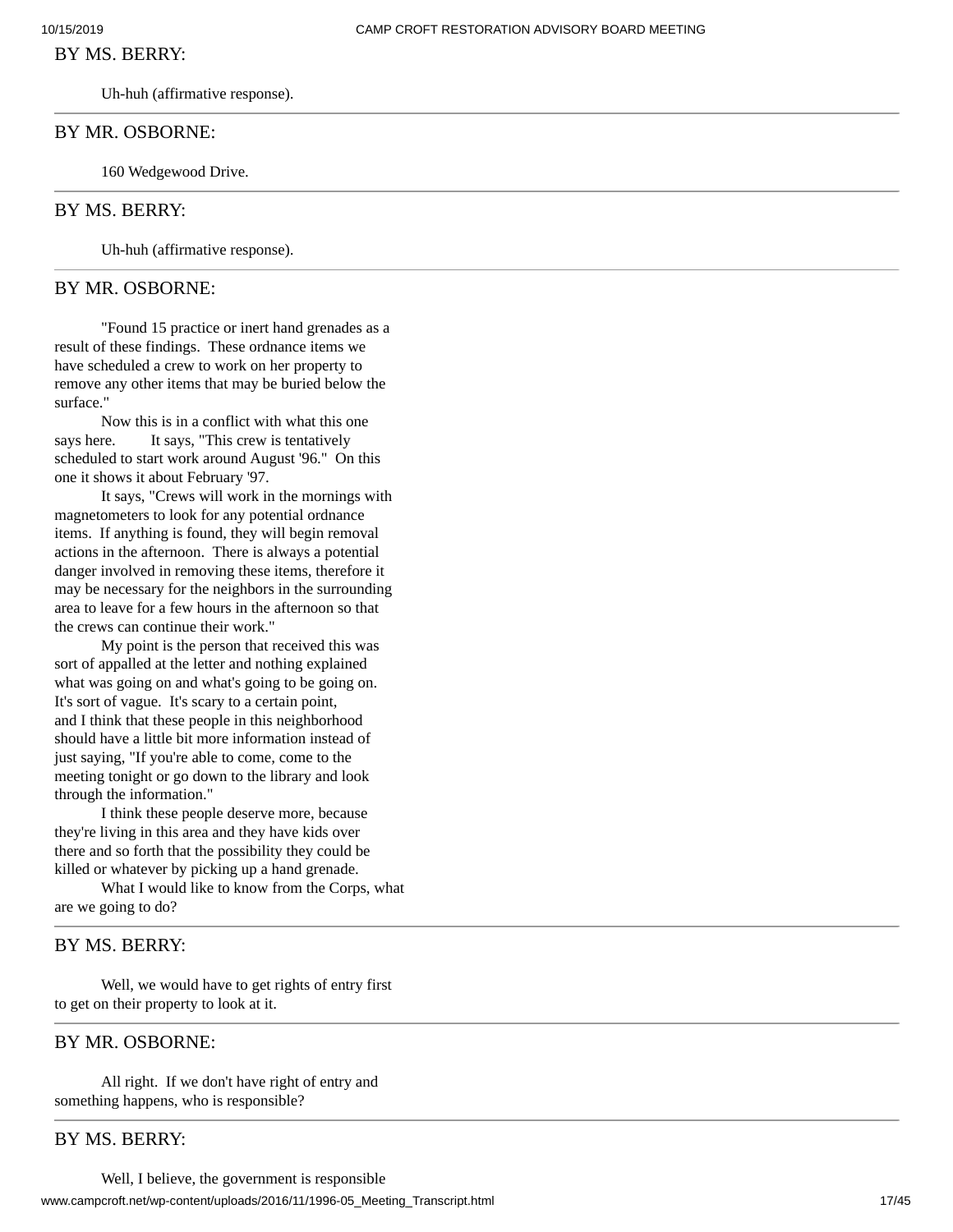for ordnance, but if they won't give us the right of entry, we can't go in and try to clean it up.

#### BY MR. OSBORNE:

Has this been checked on since the last time, two years ago ---

# BY MS. BERRY:

The rights of entry?

#### BY MR. OSBORNE:

--- or whatever?

#### BY MS. BERRY:

The what? The rights of entry?

#### BY MR. OSBORNE:

Uh-huh (affirmative response).

#### BY MS. BERRY:

Well ---

# BY MR. BLAKE:

We're in the process. We're in the process of doing that. That's one of the reasons that letter went out, and I'll take responsibility for the dates. I didn't have the contractor's schedule for the removal. As Patti told you, they just awarded contract in the past day or so.

But what we want to do is kind of alert people that, yeah, we will be in that area coming up, and that's why we told them, you know, "If you find anything, obviously, you need to call -- to call somebody on it."

The -- let's see, I lost my train of thought. But the whole idea was to give them some notification that we would be coming, and the -- there will be further study in the area. If you'll -- if you'll look at the map, that's one of the areas where we're going to do a little more looking, but we've already scheduled the removal since Ms. Pike did find some items on her property.

You know, we have discussed this in a previous meeting. We completed the first EE/CA, and we're going through the second phase EE/CA, which is this Engineering Evaluation and Cost Analysis and that's one of the areas we're looking.

## BY MR. OSBORNE:

On the map of Wedgewood on 3.32, it shows three pieces of property. Is the property No. 85 that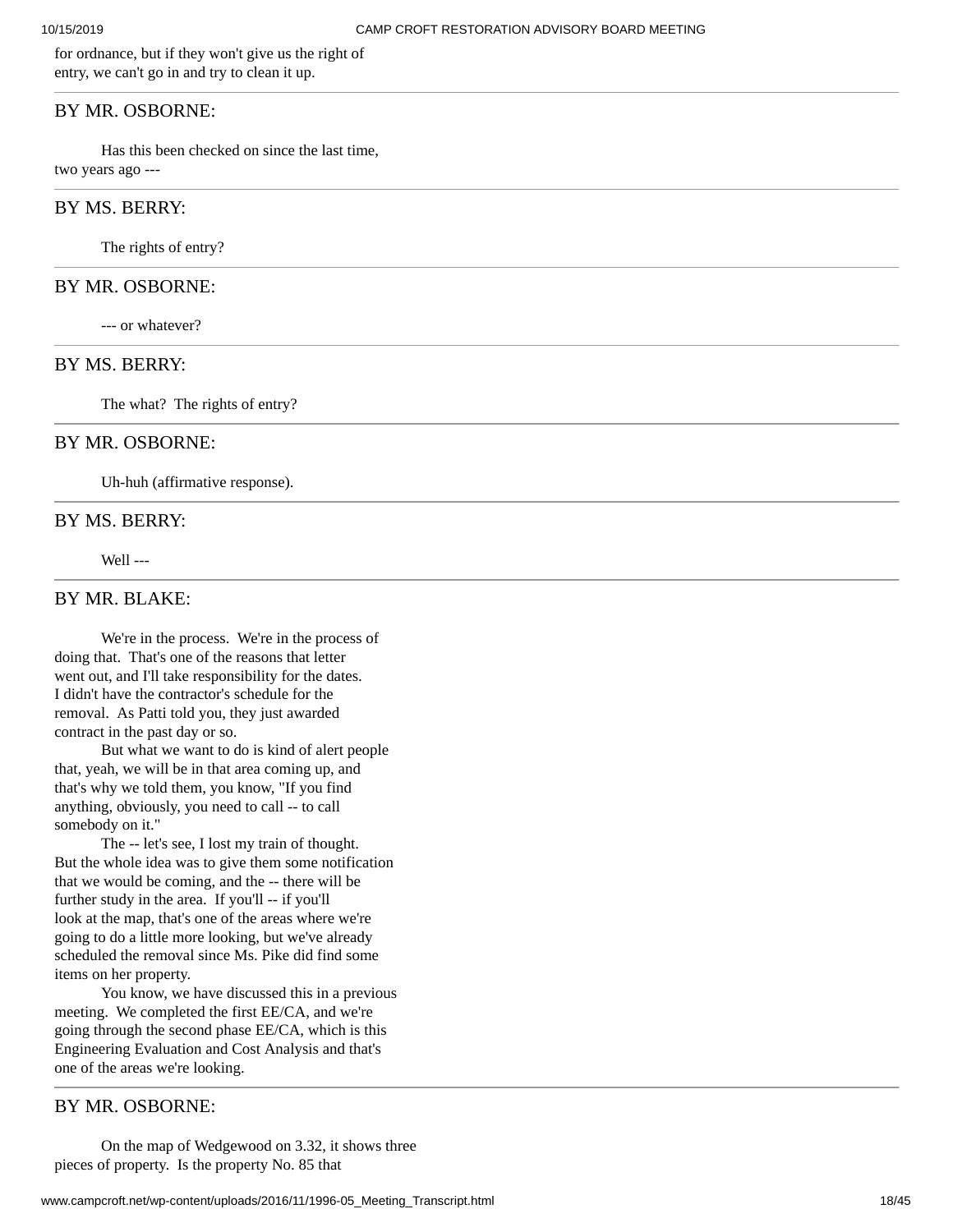shows, is that a house on that -- that property, and what about the two on either side of it?

#### BY MR. BLAKE:

I'm not -- I -- I really couldn't tell you for

sure.

# BY MS. BERRY:

I believe the two on either side are vacant lots, and then the follow on EE/CA ---

#### BY MR. BLAKE:

It shows it a little better.

#### BY MS. BERRY:

What? On this one?

#### BY MR. BLAKE:

The big one. Didn't you have the big one that you showed it. The new map you just had prepared.

#### BY MR. OSBORNE:

Do we have anybody from Wedgewood Drive here tonight?

#### BY MR. LITTLEJOHN:

Let me make sure I'm clear, are you saying that the people on Wedgewood Drive should receive special attention?

#### BY MR. OSBORNE:

No, I'm saying that the people on Wedgewood Drive should know what's going on.

#### BY MR. LITTLEJOHN:

I have been over there to talk to them individually, and they know nothing of what's going on.

#### BY MR. LITTLEJOHN:

Well, you did not inform them when you talked to them individually?

#### BY MR. OSBORNE:

Sure I did.

# BY MR. LITTLEJOHN: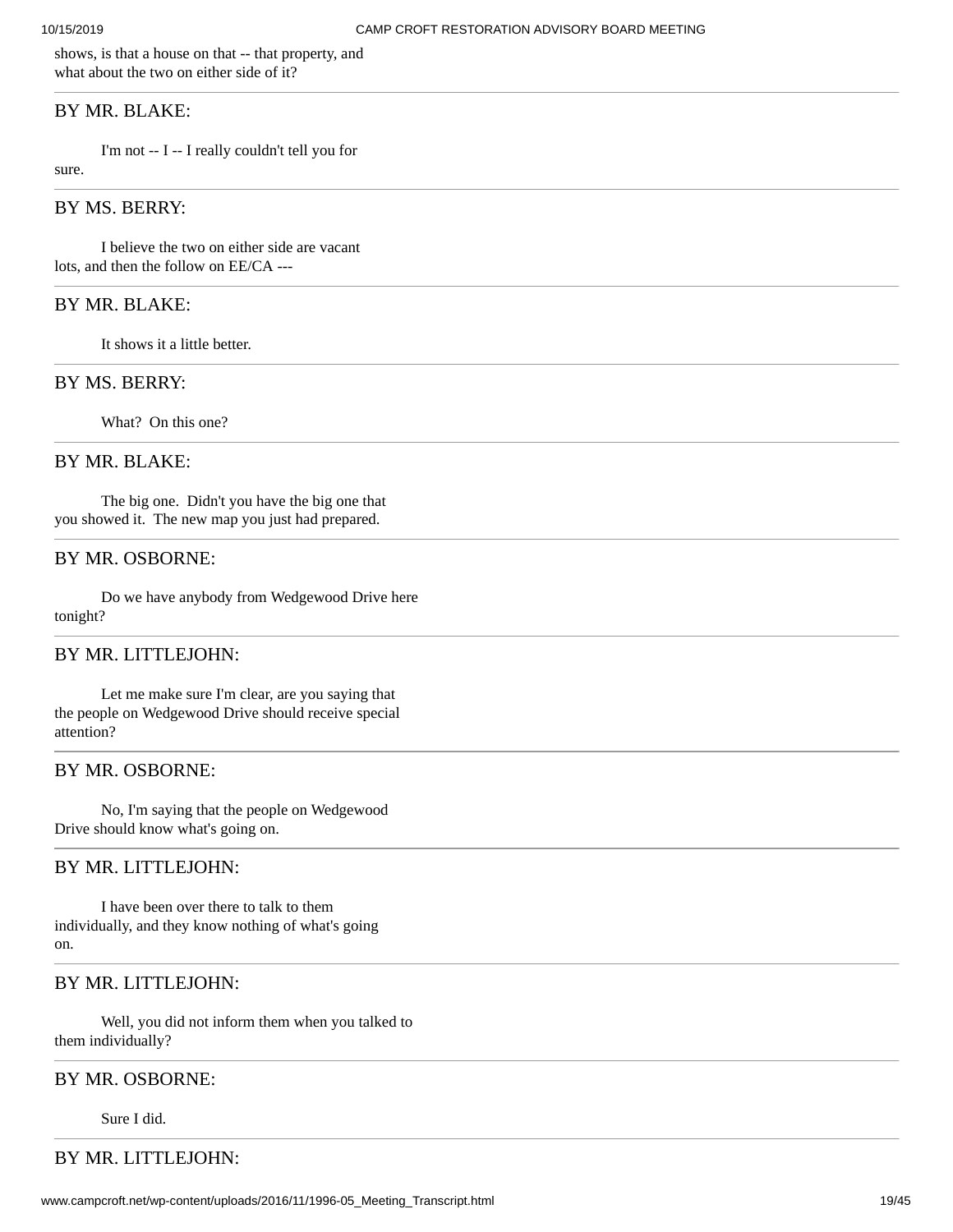Well, then they know what's going on.

# BY MR. OSBORNE:

I told them.

# BY MR. LITTLEJOHN:

Then they should be aware of what's going on as much as any other resident in this area. Why should Wedgewood be targeted over Henningston or Dairy Ridge or Rosewood subdivision? Why should we ---

#### BY MR. OSBORNE:

Because we have people living there and they you have kids living there.

# BY MR. LITTLEJOHN:

You've got people living all over Camp Croft in the others, and you've got kids living everywhere. Now it's unfortunate if these people aren't paying attention to what's going on in the newspaper.

All right. But there's been plenty of publicity, and I think it's a little unrealistic to target one particular area.

## BY MR. BLAKE:

I think this letter did notify them of what was going on, the letter that you were reading from, that this was coming up. And one of the -- one of the main reasons it was -- it was -- it was notifying them was that there's people living in fairly close proximity to the area where there's going to be some potential removal.

Even though the removal wasn't going to be on your property, we were telling you, "Hey, you're right in here close to an area where we're going to be looking for ordnance, so you may -- you may have to make arrangements." If you're incapacitated, etcetera, we'll find some way so you can move out, if that's required.

#### BY MR. HENDERSON:

How large an area was that sent to?

## BY MR. BLAKE:

I think everybody lived on the court and was it drive. Was it court and drive?

#### BY MR. BAYUGA:

Place.

BY MR. BLAKE: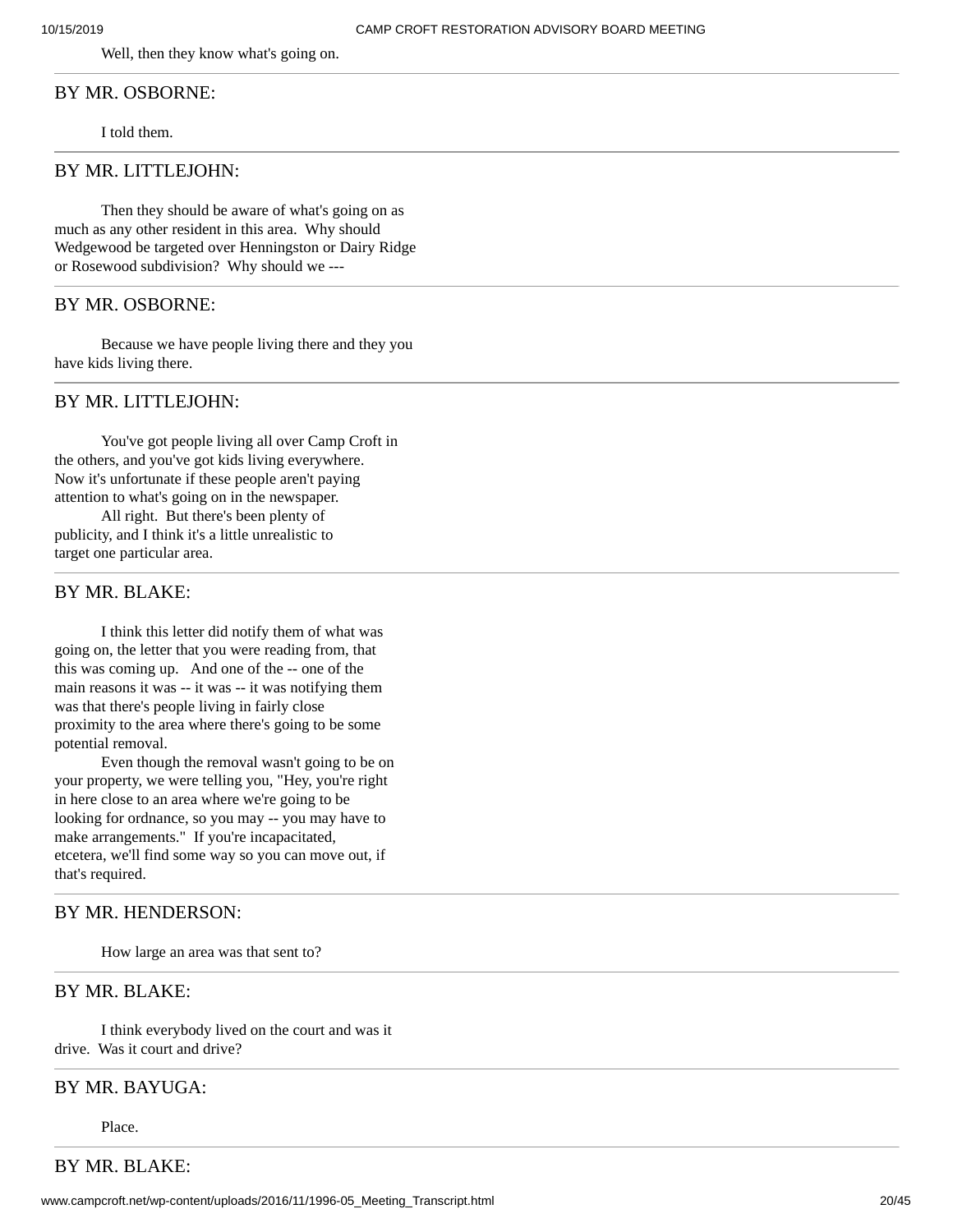Place and drive.

#### BY MR. LITTLEJOHN:

Well, this was a drive.

# BY MR. BLAKE:

So it -- I think it went out to -- I can't remember the exact number. It's 30, between 30 and 40 people there, 35 or something like that. I -- there's a lot of letters that I -- that were signed.

#### BY MR. RUSSELL SMITH:

This practice range was in a cantonment area. They didn't use any high explosives in the cantonment area.

# BY MR. CLARY SMITH:

Talking about hand grenade range.

# BY MR. RUSSELL SMITH:

This hand grenade range was probably just solid hand grenades and no charge whatsoever, just a solid piece of iron with -- not a solid piece, but all iron and hollow, and that's where they first learned to throw it.

When they threw the high explosives, they had to go to another range south of Dairy Ridge Road that had high explosives, and they shot those over the side of the road going down to the State Park at one time.

## BY MR. BLAKE:

Greg might address what was found out there, what type of grenades.

## BY MR. BAYUGA:

Right. The letter said 19 practice grenades were found there, and it's exactly what you said. It was probably a practice area.

## BY MR. CLARY SMITH:

Yeah.

## BY MR. RUSSELL SMITH:

Yeah.

## BY MR. CLARY SMITH:

It was a practice grenade range.

# BY MR. RUSSELL SMITH: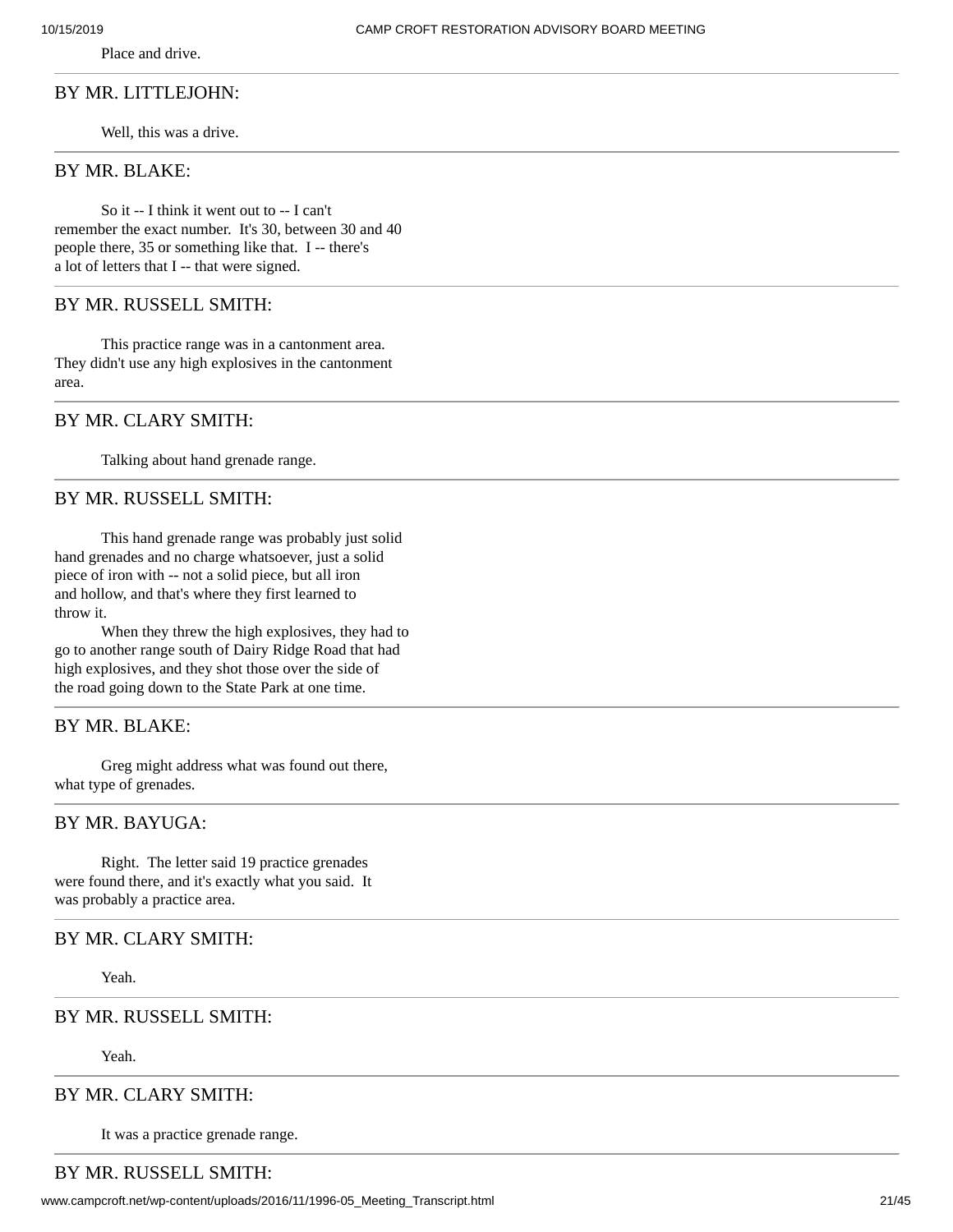It was just solid iron, and I was in the Army two years. I know a little bit about the Army in '50 and '51 and '52.

# BY MR. MCBAIN:

Do you people who were living in the area know where the satelite camp was in connection with Croft? There was a second camp in connection with Croft, probably in Cherokee County. Does anyone have - anyone in the room have any knowledge of that? (NO RESPONSE)

# BY MR. MCBAIN:

Do you know where the Naval -- you people who were here, do you know where the Naval people reported? (NO RESPONSE)

# BY MR. MCBAIN:

Or do you know where the Marines reported in the early stages, let me say, '41 and '42? (NO RESPONSE)

#### BY MR. MCBAIN:

There were contingents of both Navy and Marine officers here during that time. Does anyone know where their areas were? (NO RESPONSE)

#### BY MR. MCBAIN:

Okay. Does anyone know about any chemical warfare coming into this area during the period, say, 1940 to 1944?

#### BY MR. DUBEAU:

Do you mean where they trained them with the

#### gas?

# BY MR. MCBAIN:

That's right or any storage?

#### BY MR. DUBEAU:

Storage I wouldn't -- I wouldn't have any knowledge of that, because I left after a certain period of time, but it was between the 38th and 40th battalion we went through -- we took them through the gas chambers.

# BY MR. MCBAIN:

Right.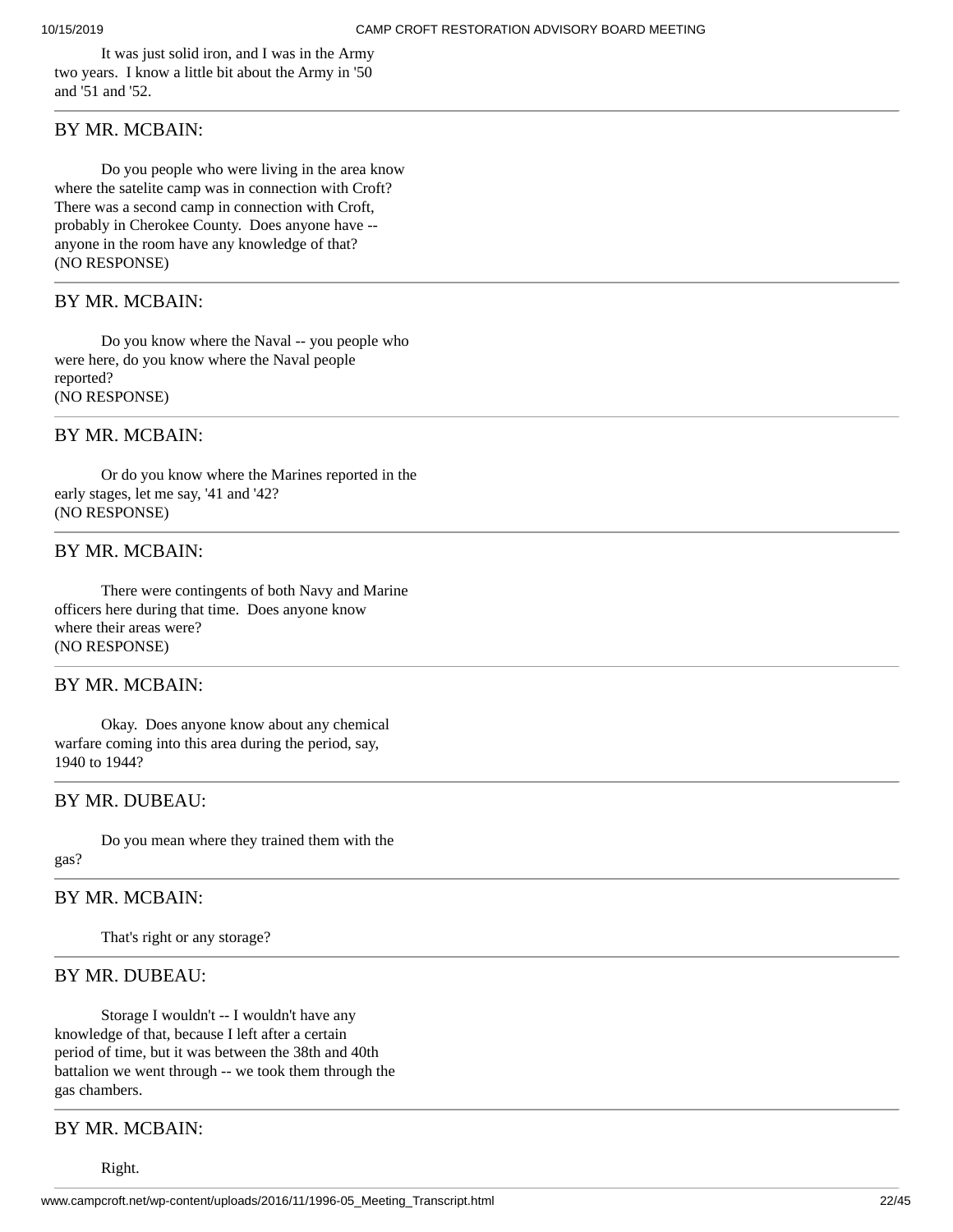## BY MR. DUBEAU:

And before they locked up, they pull the matchbox or they choke a little bit and then let them go out the back.

## BY MR. MCBAIN:

Okay. Where -- where were they located, the back gate?

# BY MR. DUBEAU:

All right. Well ---

# BY MR. CLARY SMITH:

Back behind where you ---

#### BY MR. GEORGE MULLINAX:

Yeah. Kohler.

## BY MR. CLARY SMITH:

Yeah.

#### BY MR. DUBEAU:

Yeah. Yeah.

#### BY MR. GEORGE MULLINAX:

And I've got a map of it.

# BY MR. DUBEAU:

Yeah. Well, it was just used as a training

camp.

# BY MR. CLARY SMITH:

Yeah.

# BY MR. GEORGE MULLINAX:

Well, yeah. I can -- I can show you or tell you anything. Now the thing on this chemical, and, I mean, there are all kind of rumors. You can read it, and I've got -- I passed out some information about Camp Croft, building it, what they did, but they've got rumors they brought stuff from here from Oakridge and stored it.

## BY MR. DUBEAU:

No.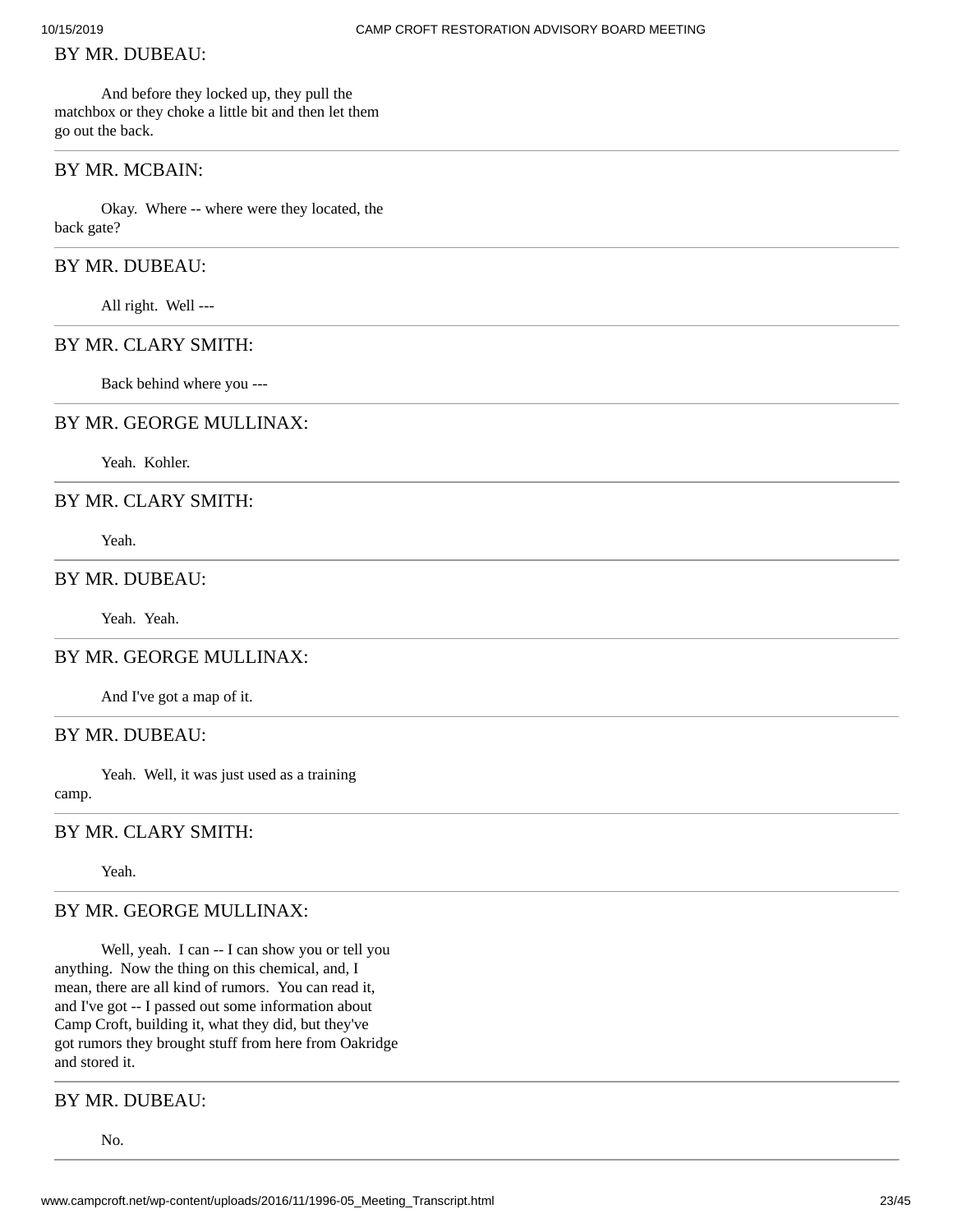# BY MR. GEORGE MULLINAX:

Well, I know, but I say it's rumors. I'm - that's what I'm saying. You get all this, people start talking and saying they done this, they done that, they buried this, they buried gold, they done this and done that, so like I say, I mean, I don't know, but I have not read anything in the information I have about chemical except the gas chamber.

## BY MR. DUBEAU:

Mr. Mullinax.

#### BY MR. GEORGE MULLINAX:

Yeah.

## BY MR. DUBEAU:

When they were getting ready to close the camp, I returned from World War II and came through Camp Croft, and they did -- the chemicals, of course, that they were used just for the training.

## BY MR. GEORGE MULLINAX:

Yeah.

#### BY MR. DUBEAU:

Not anything serious, but now most of that they -- they were told not to ship. Now I don't know what that means or anything like that. I've got nothing to do with that.

Well, where the -- where the training center was, there was a little building where you ran through, it had to be buried in that area if they buried anything, but it's not -- it's not any -- well, I'll just say, it's not something that's going to kill somebody else.

## BY MR. GEORGE MULLINAX:

Yeah, I know what you're talking about.

#### BY MR. DUBEAU:

Yeah, or anything like that, but they -- you know, they had to do away with a lot of stuff, and the sad part about all of this was there's 13 camps like this camp was here, and they were told not to ship anything back to ordnance to quarter master because the appropriations from the government would be cut if it was shipped back; and I know that to be a fact, so they get the proper appropriations, you know, for the next year, and that's the only reason that a lot of stuff should have been shipped back to the proper association and it wasn't done, so this is the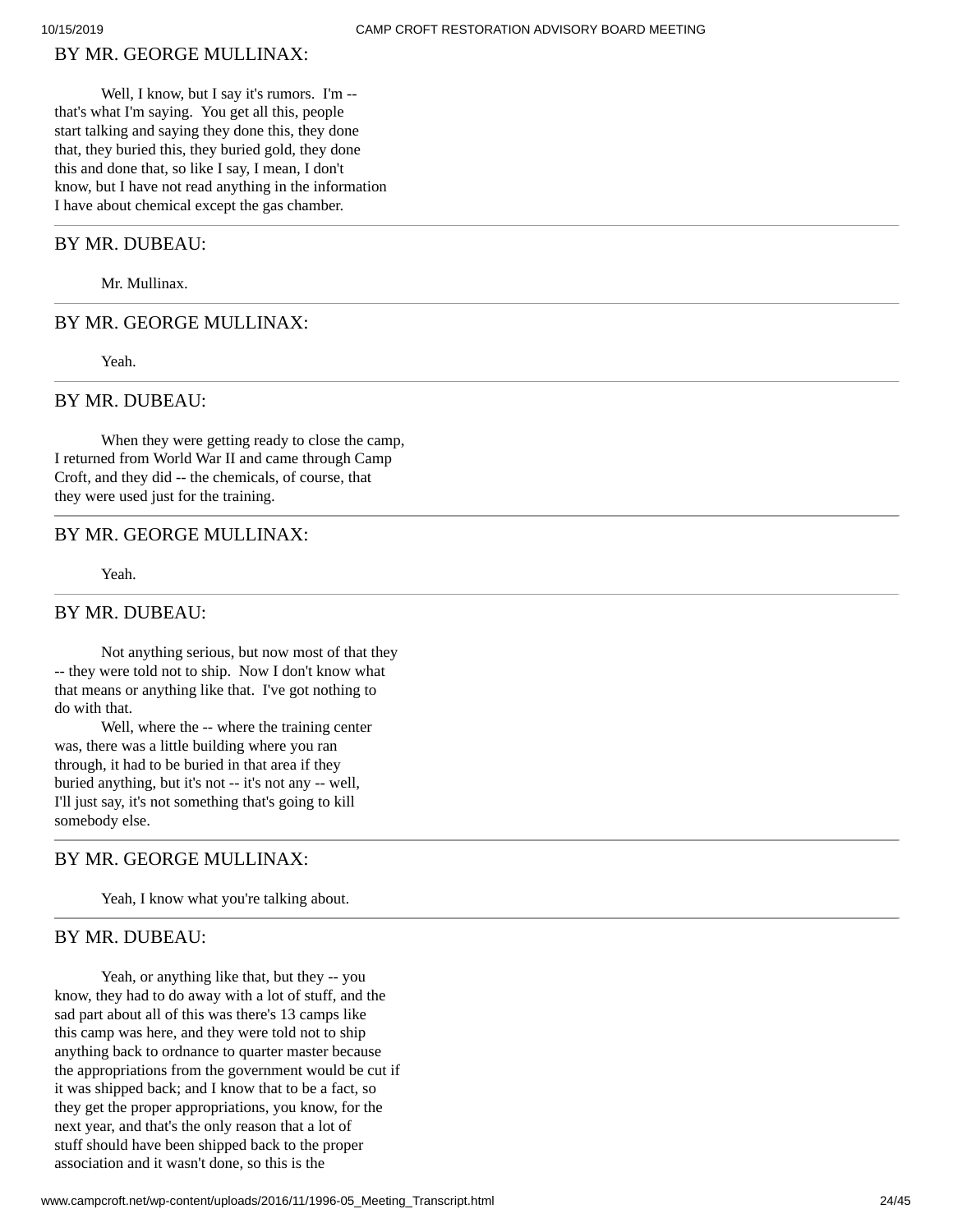government itself that's playing ball with somebody, you know.

#### BY MR. GEORGE MULLINAX:

Well, I mean, I know that some of it was buried because I talked to some people that said it was buried.

#### BY MR. DUBEAU:

Oh, yes. Absolutely. Yeah, I'm not -- I'm not -- please, I'm not trying to get into something, but, I mean, I guess they had no choice. You buried whatever you could bury, I mean, but it wasn't anything that would -- Idon't believe anything was shipped in here is what I mean.

## BY MR. GEORGE MULLINAX:

Right. No. No, I know what you mean, but I say there's rumors to that effect.

## BY MR. DUBEAU:

Yes. Yeah. Don't take it as -- no.

# BY MR. GEORGE MULLINAX:

But now Ihave the maps and all, and I can show you, and maybe one meeting I'll set the thing up in a display down the hall. It will show you where the gas chambers, where everything on this camp was, except I just got a little map of the firing range.

# BY MR. DUBEAU:

Right.

#### BY MR. GEORGE MULLINAX:

They don't -- they don't talk about that.

#### BY MR. DUBEAU:

No.

# BY MR. GEORGE MULLINAX:

I can show you anything in the cantonment area, every building, what it was, gas chambers, everything. The parade ground was over there where Kohler is at, and so the gas chambers is right down below it.

# BY MR. DUBEAU:

As far as the parade ground was right where the golf course is today.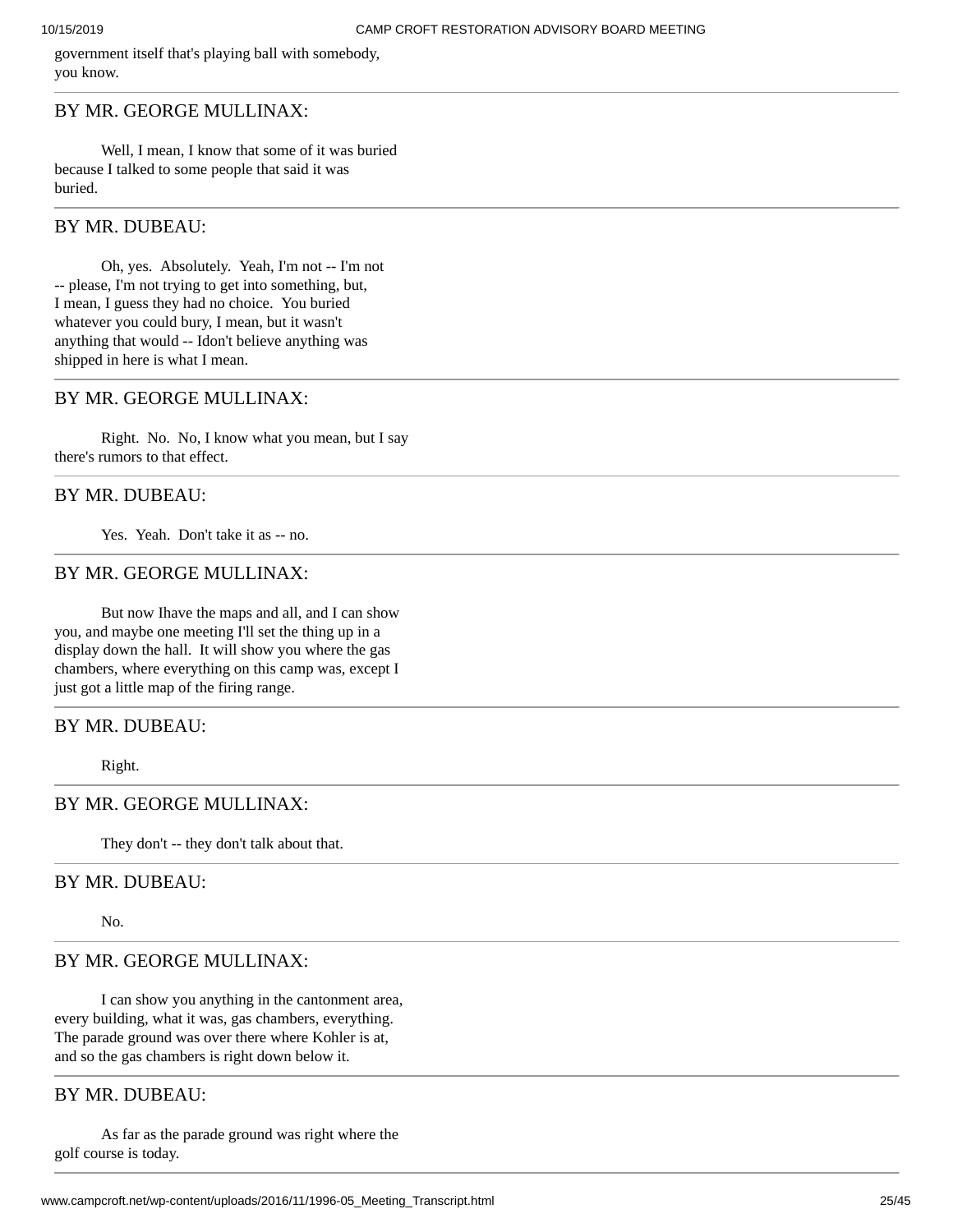# BY MR. GEORGE MULLINAX:

Right. Right. Yeah.

#### BY MR. DUBEAU:

I know because I went through it.

#### BY MR. GEORGE MULLINAX:

Right.

#### BY MR. DUBEAU:

In 1942 that's where it was, but Kohler wasn't -- there was no -- nothing over there took place military wise.

#### BY MR. GEORGE MULLINAX:

No. No. The parade ground.

## BY MR. DUBEAU:

Yeah.

# BY MR. GEORGE MULLINAX:

Yeah.

#### BY MR. DUBEAU:

That's all.

## BY MR. GEORGE MULLINAX:

Yeah.

# BY MR. DAVID MULLINAX:

Does anybody else have anymore new business?

# BY MR. BLAKE:

Just to close that out, I think ---

## BY MR. DAVID MULLINAX:

All right.

# BY MR. BLAKE:

The reason we're going in OOU2, we haven't found any live grenades, but there were enough practice grenades, as a precautionary measure, I think it behooves us to at least go look, because -- Greg, are we -- there were a fair amount of them found by Ms. Pike or somebody in there or somebody planting in her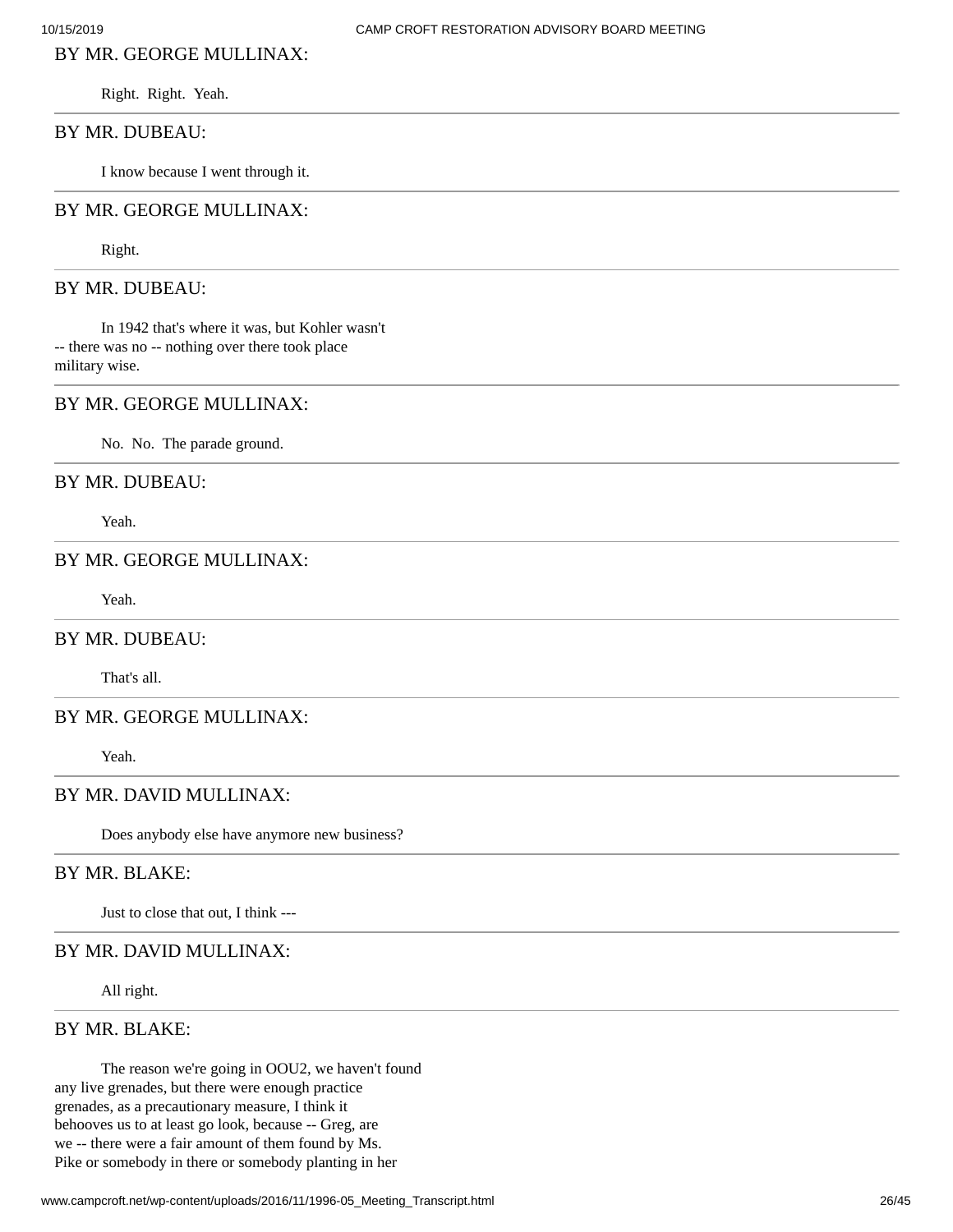yard. That's really how this started, so ---

## BY MR. BAYUGA:

Yeah, I think she had found three.

## BY MR. BERRY:

I think one of her children found one.

# BY MR. BLAKE:

It just looks like a good idea to try to put this thing to rest.

## BY MR. OSBORNE:

Well, the summary of conclusions was that grenade court area C confirmed, yes, on real estate, and the rest of the assessment code is number two, and the potential ordnance present is yes.

## BY MR. BLAKE:

There's always that potential, and we want to clear that up.

#### BY MS. BERRY:

And if you'll look on the -- well, I brought a couple of copies of this map here, which is basically the same as the map up there only without all that fancy detail, but the red areas that are shown are areas that are to be investigated in the follow up EE/CA, and it shows some additional area up here in Wedgewood. Right now we're just doing the removal here, but it shows additional areas investigated up here along with a few areas down ---

# BY DR. KEITH:

But all the areas that you have a red circle around will be checked?

## BY MS. BERRY:

Uh-huh (affirmative response).

## BY DR. KEITH:

Is that what you're saying in their present situation?

# BY MS. BERRY:

Well, some of the areas I think they've already checked and have determined ---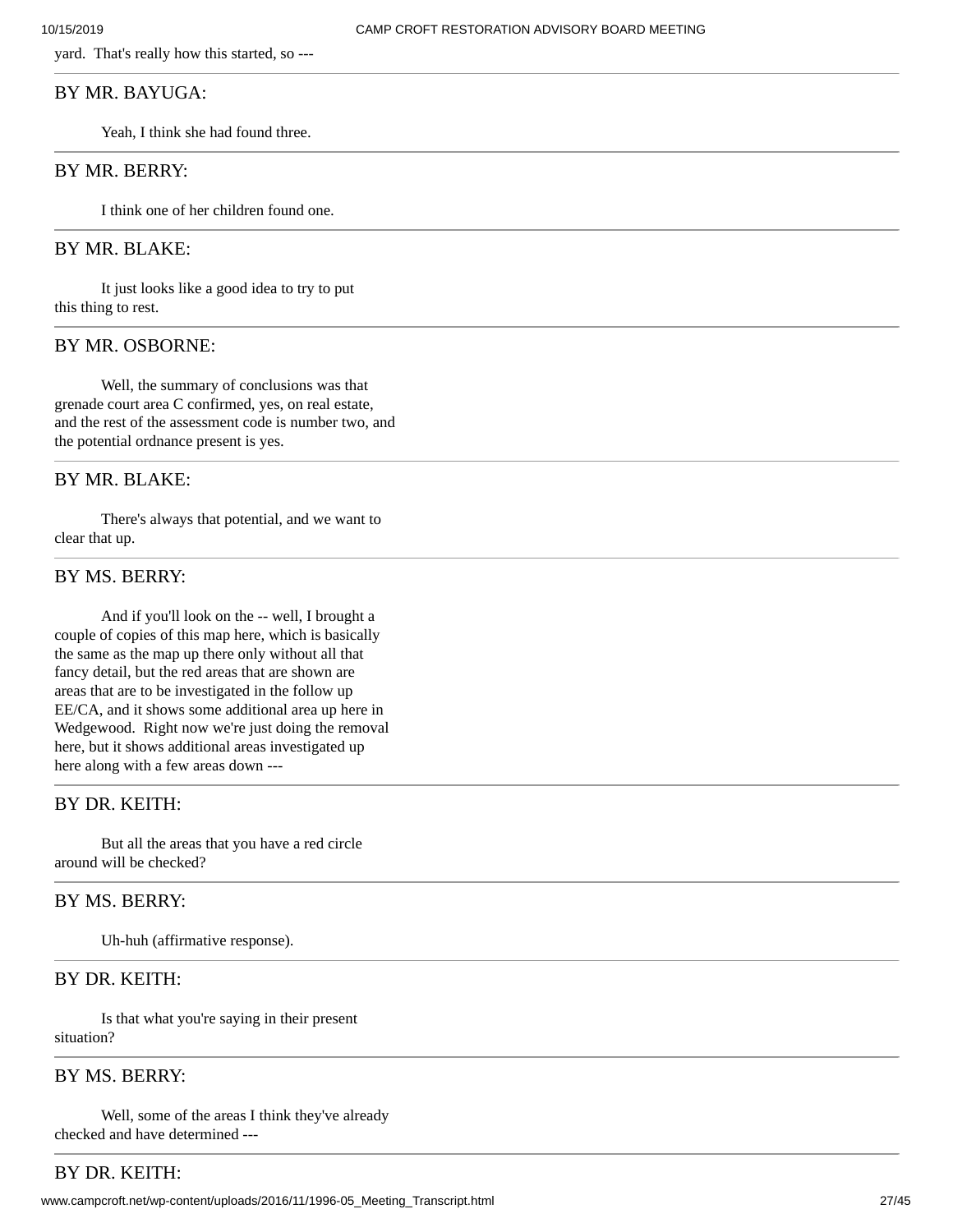Oh, yeah.

#### BY MS. BERRY:

--- that they don't require any further action, but, basically, they check all these areas, and these are the ones they do in priorities, high, medium, low.

# BY DR. KEITH:

My question is -- I know where your priorities are right now, but say down in the south end along that perimeter, do you plan to check those areas, too, in this -- in this present field?

# BY MS. BERRY:

Yes, sir. In the new EE/CA that we're doing.

#### BY DR. KEITH:

The new EE/CA?

# BY MS. BERRY:

Yes, sir.

# BY DR. KEITH:

All right. So money has been appropriated for that part to do that part?

# BY MS. BERRY:

Well, part of the money has been.

# BY DR. KEITH:

Oh, part of it.

# BY MS. BERRY:

Yes, we're hoping to award the EE/CA this week, actually, so ---

# BY DR. KEITH:

So you expect that soon there will be enough to look at the other areas?

#### BY MS. BERRY:

Yeah, I'm hoping in the fall they'll be actually getting out there and doing some sampling. They still have to do some of their work plans and things like that before they can go out.

# BY MR. BLAKE: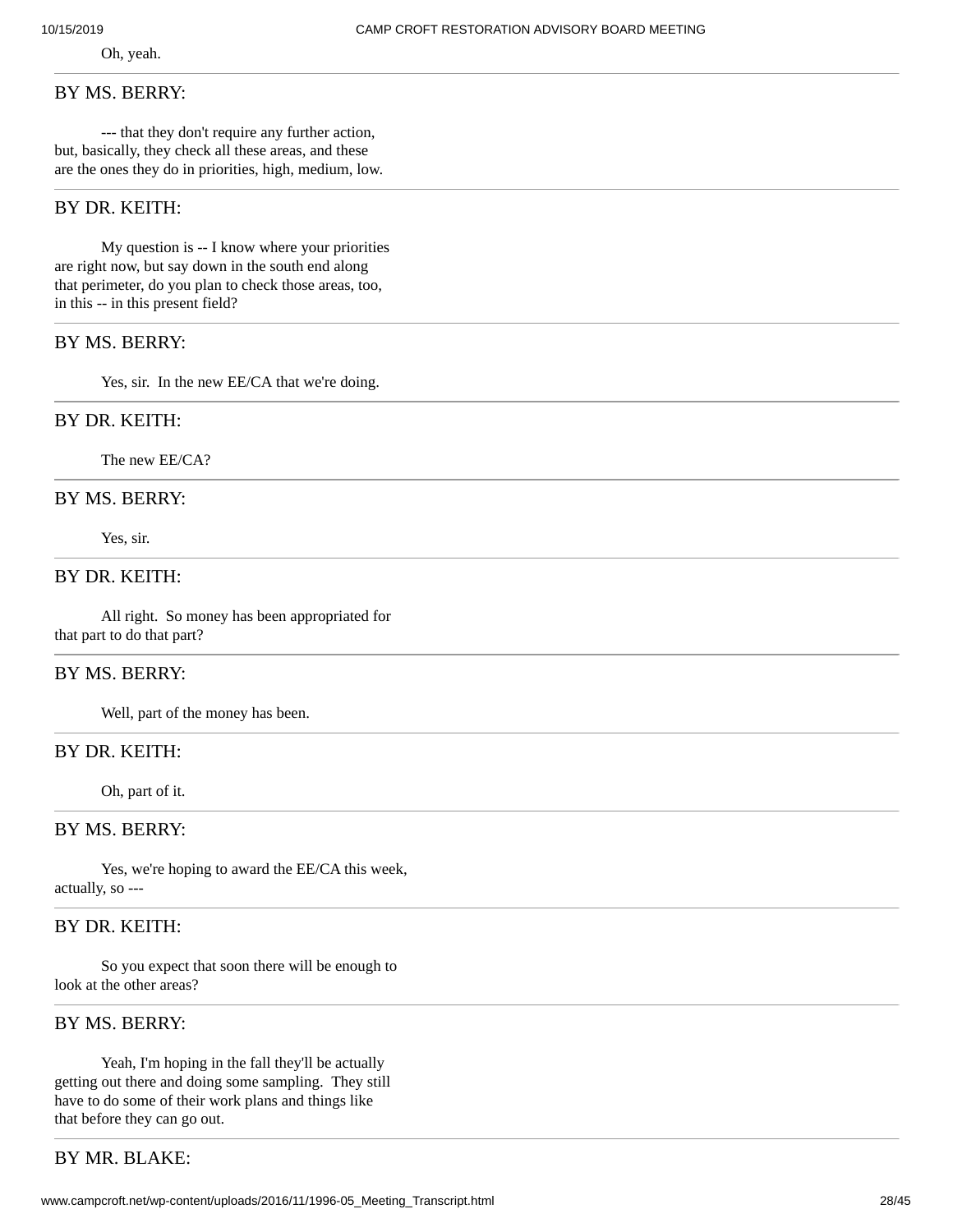I think -- I think I understand what you're saying. We've got -- we've got money to do investigations, but the next step will be cleanup, just like we did the first time. We did the EE/CA and now we're going to do some

cleanup, and now we're going to go back -- go back and do another EE/CA. We got money to do that, but we don't have the money to do cleanup. That will come ---

# BY DR. KEITH:

But see -- but see, to me the most important thing is -- is to find out where the areas are. To get excited about and get upset about it before we know anything about it, I mean, up -- up at those homes it sounds like it's just solid grenades thrown out there. They're not. They're practice grenades.

# BY MR. BLAKE:

Right.

# BY DR. KEITH:

I spent two years in the infantry myself, so I -- we had areas that we went to, and I think that -- I don't want anyone -- I don't think people should be getting upset until -- until we can find something that is potentially dangerous, then I think we can worry about -- but, my goodness, we've been living here for 50 years, right?

## BY MR. HAYES:

Right.

## BY MR. GEORGE MULLINAX:

Right.

# BY DR. KEITH:

And I don't think we should alarm people to be afraid to go out with their children, because that's just -- that's just ridiculous in my opinion.

# BY MR. BLAKE:

You know, it's kind of a step process. We say, okay, the Archive Search, which includes talking to people, records say, well, this is a potential area, and we go out and study it, and we either say, "Yeah, there is something,"or "it doesn't look there's anything," and then if we find -- find something in that, we go out and start removal.

I can -- so it's kind of a three step thing to get to the end or a lot of times it's two steps and there really wasn't anything there.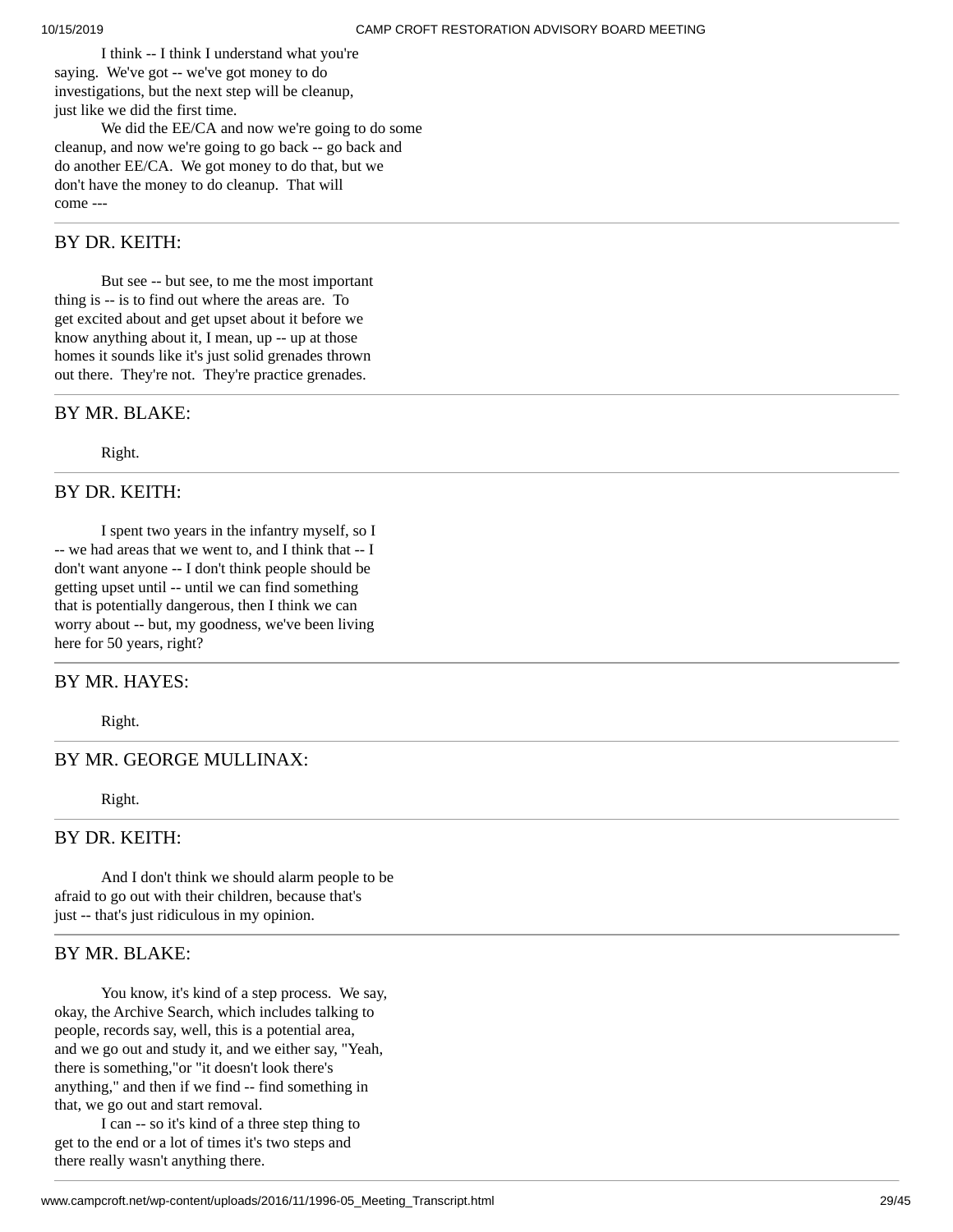# BY DR. KEITH:

But the real cost in this thing is going to be the removal. Is there a lot of cost in checking it? I mean, how much -- how much are we going to spend to go around these areas -- other areas to check

it? Do you think that's going to be -- are we going to have enough money to do that?

## BY MS. BERRY:

Yes, we should have enough money to do that. But, I guess as far as doing the EE/CAs, you know, you're spending money up front, basically, to discount a lot of the areas as opposed to just going in and doing a removal and spending a lot of money in an area that may not have anything to begin with.

# BY DR. KEITH:

Yeah.

# BY MS. BERRY:

So you're spending your money wisely up front doing the EE/CA in order not to spend, you know, three or four times that later on, so ---

# BY DR. KEITH:

That's -- that's what I'm trying to say is find out where the danger areas are so we can put the -- so we can do it.

#### BY MR. MCBAIN:

That brings up a rather interesting question that disturbs me a little bit, because there were areas out there sold to private individuals very early on that very clearly the deed from the government to the individual indicated that this was a hazardous area and could not be used for anything other than pasture, so to speak, and so forth.

And now are -- is tax dollars going to be used to go over -- go over this area for something that the government left there in the first place or buried there in the first place? And this is a rather sizeable area. It's not in the Park, which raises a -- but it ---

# BY DR. KEITH:

But don't you think a lot of people, though, when they bought this land -- you know, let's look at it that they weren't aware of it. Let's be fair about this. They were not ---

## BY MR. MCBAIN: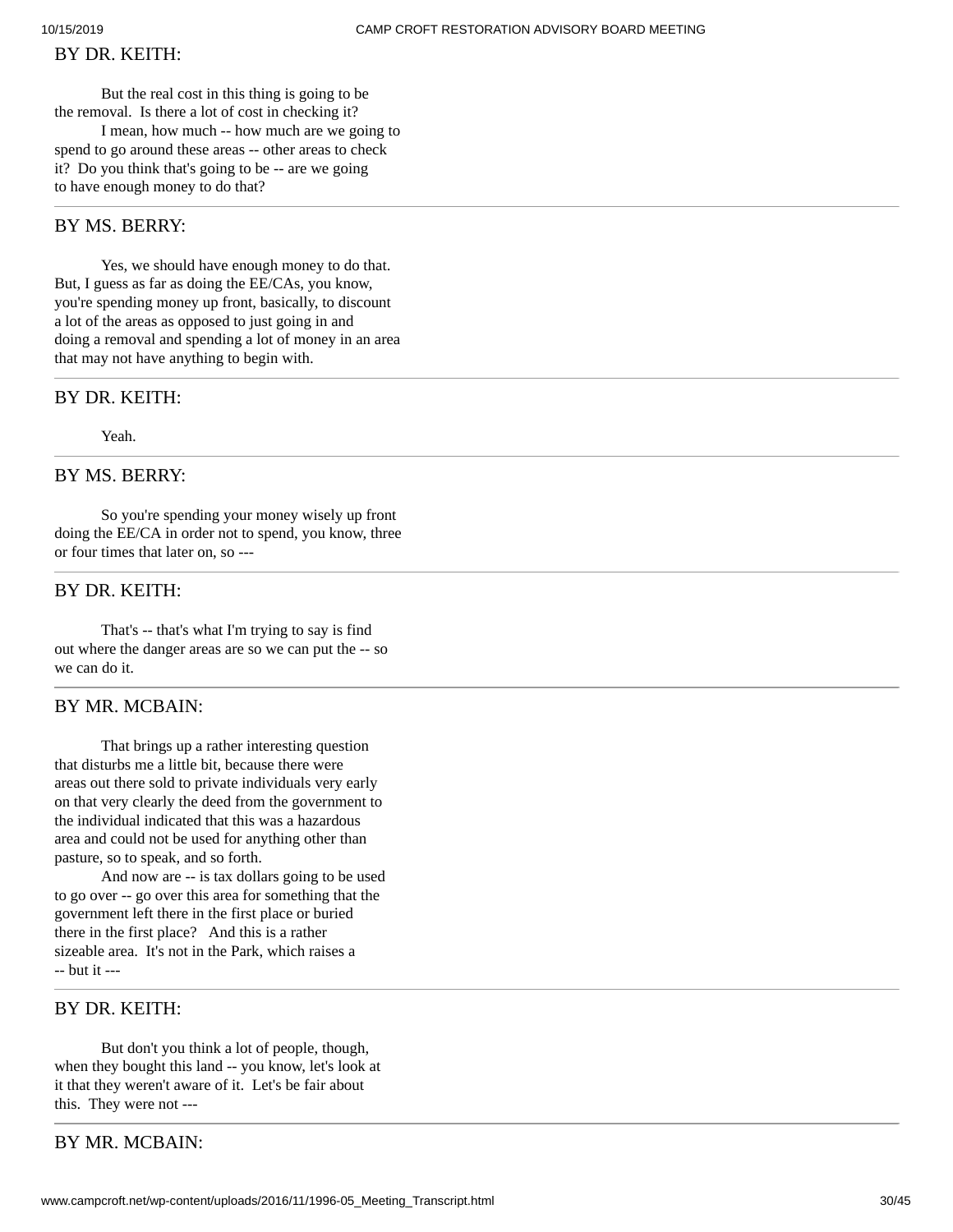Well, let me tell you, that's their excuse, I want to tell you because ---

## BY DR. KEITH:

--- aware of how serious some of these things, and so what I'm saying is that let's find out where the dangerous areas are and then make a decision to whether -- whether to buy it back from them or whether we can afford to clean it up.

#### BY MR. DAVID MULLINAX:

Mr. Johnson.

#### BY MR. JOHNSON:

But did I hear you all say that there wasn't any explosives on the Kohler Company property there? (NO RESPONSE)

# BY MR. JOHNSON:

Because that's what I just heard.

# BY MR. RUSSELL SMITH:

The cantonment area. Do you know what the cantonment area is?

## BY MR. JOHNSON:

I don't know what the cantonment area is.

#### BY MR. RUSSELL SMITH:

That's where all the houses were. Everything north of Diary Ridge Road was called the cantonment area. All of the firing ranges that fired harmful ammunition and stuff was all south of Dairy Ridge Road.

## BY MR. JOHNSON:

Okay. I'm going to put it like this, the old drill field or where they used to drill over there, now I have plowed that field, and I have plowed those little -- patches of those little things kind of like a club with a little fin on it, and then they would call the people and come to shoot it.

And then our house was the edge of the Kohler property, and there were five of them in our house. I meant to bring a picture, but -- but I forgot it, and so there were bombs on that side of the Kohler, which Kohler was supposed to have been here tonight because that's where I work, and I'm a witness that I have saw bombs on that property.

# BY MR. RUSSELL SMITH: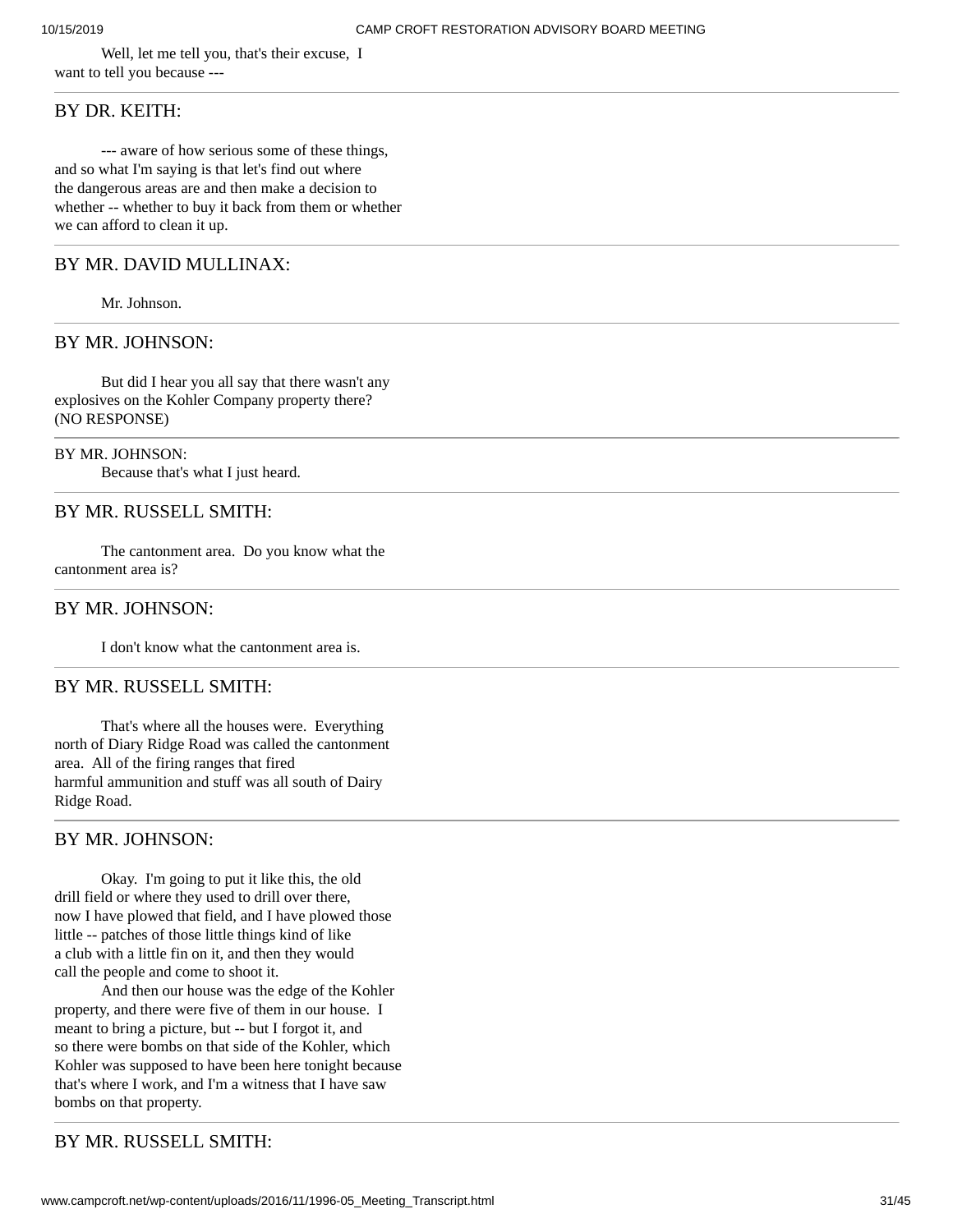And there on that side of 295 Highway.

# BY MR. JOHNSON:

Right. Right behind the old building on that

side.

#### BY MR. RUSSELL SMITH:

And that's right near the cantonment area.

## BY MR. MCBAIN:

Actually, the cantonment area was mentioned, and you'll find what the outer loop is what we now know as pretty much Croft Circle up through this -- or this, when you cross the stream down here across the street. I've got some pictures of machine gun placements on that first knotup there that's shooting down that is top of the dome of the school here at the D&B School, which was here at that time.

It shows very clearly in these pictures, so you can figure your cantonment area was all -- all the way from, roughly, the pipelines up in there all the way out around Patch Drive, and I have -- I have two lotson Patch Drive by the old swimming pool which - where somebody was storing tires, and they inadvertently got hit by lightning or something, and we have found live ---

## BY MR. GEORGE MULLINAX:

Gasoline and matches?

## BY MR. MCBAIN:

Well, you know how it is, when you don't have insurance on it, they've got to be moved, but the ---

#### BY MR. JOHNSON:

The bottom line is you all need to get the ones off from Kohler because that's where we are. There are 600 people working right there, so you all need to remove ---

# BY MR. MCBAIN:

And there's -- there also has been a lot of stuff that was lugged away. I was talking to people -- some people down in -- in -- near Jonesville, just a little bit above Jonesville today, and they -- they found groups of grenades and stuff that had been lugged down there, I presume, by somebody who was going out on a Saturday night or whatever happened.

#### BY MR. OSBORNE:

To get back to one more question on the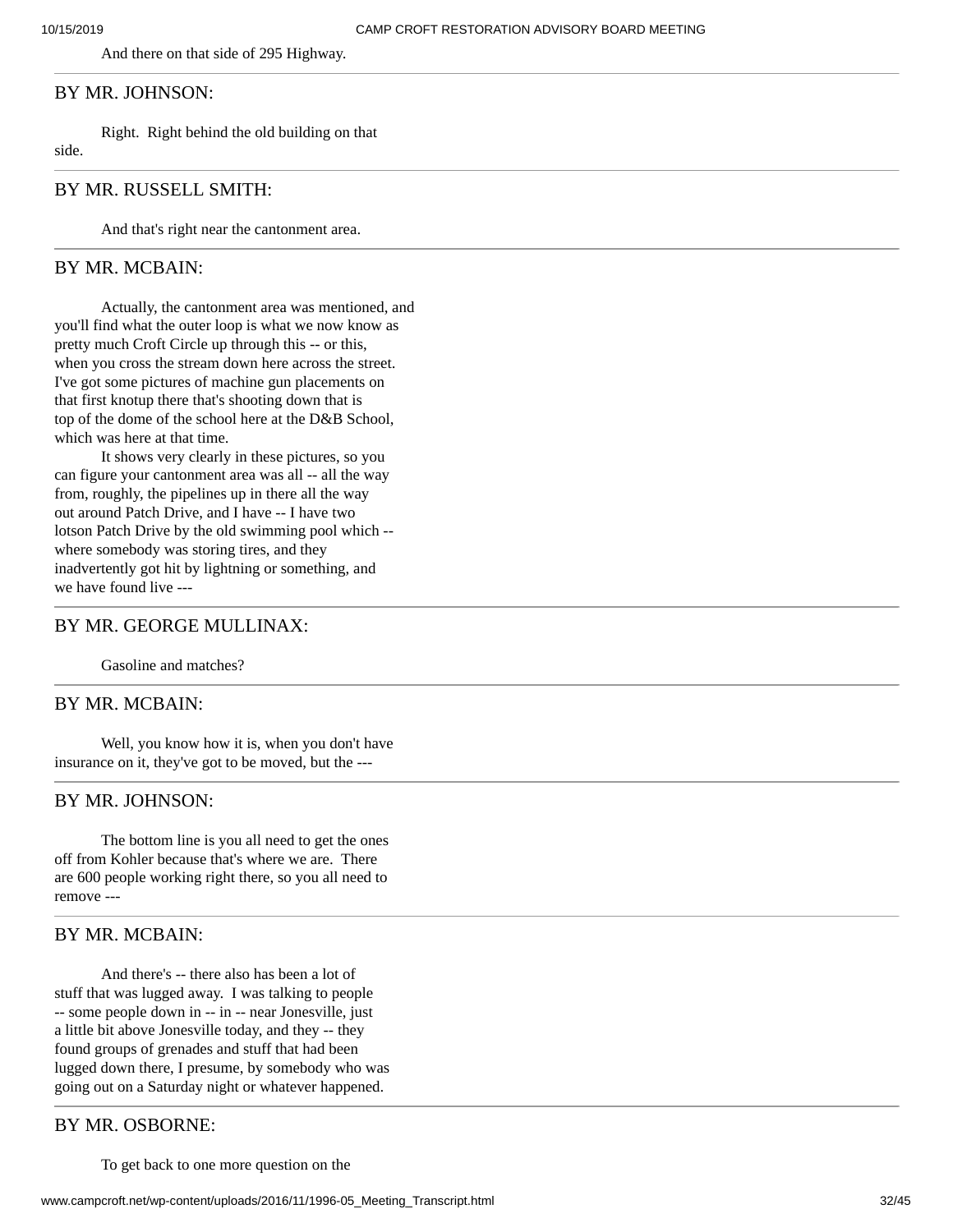Wedgewood, you stated that it's two or three lots. The report said it was 119 acres.

## BY MS. BERRY:

On Wedgewood? That might be the total neighborhood there, but right now they're just doing a removal action on this ---

## BY MR. THOMPSON:

Hey, Harold, I don't think there's 119 acres in the whole area there.

#### BY MS. BURRELL:

There's not 119 acres.

# BY MR. OSBORNE:

I'm just reading this from the report.

#### BY MR. THOMPSON:

I know what you're saying.

#### BY MR. OSBORNE:

And -- and the other points is I'm going down to the library and reading those reports that's down there, and they get quite interesting.

I don't know if the rest of you has went down and looked at those reports that's on file down there, but some of them gets pretty doggone interesting of what's going on or what went on.

## BY MR. BLAKE:

I think to answer your question, it's kind of like we were talking about that we take these bigger areas and then start narrowing them down, and that process is occurring now.

## BY MR. HAYES:

Is there an approved dollar amount and a projected dollar amount for the second EE/CA?

#### BY MS. BERRY:

I'm projecting about -- right now we've awarded, maybe, about 400,000, and I'm projecting maybe another million.

## BY MR. OSBORNE:

She's stated to me a minute ago that EE/CA money and cleanup money is two different funds. It don't come out of that money we had before.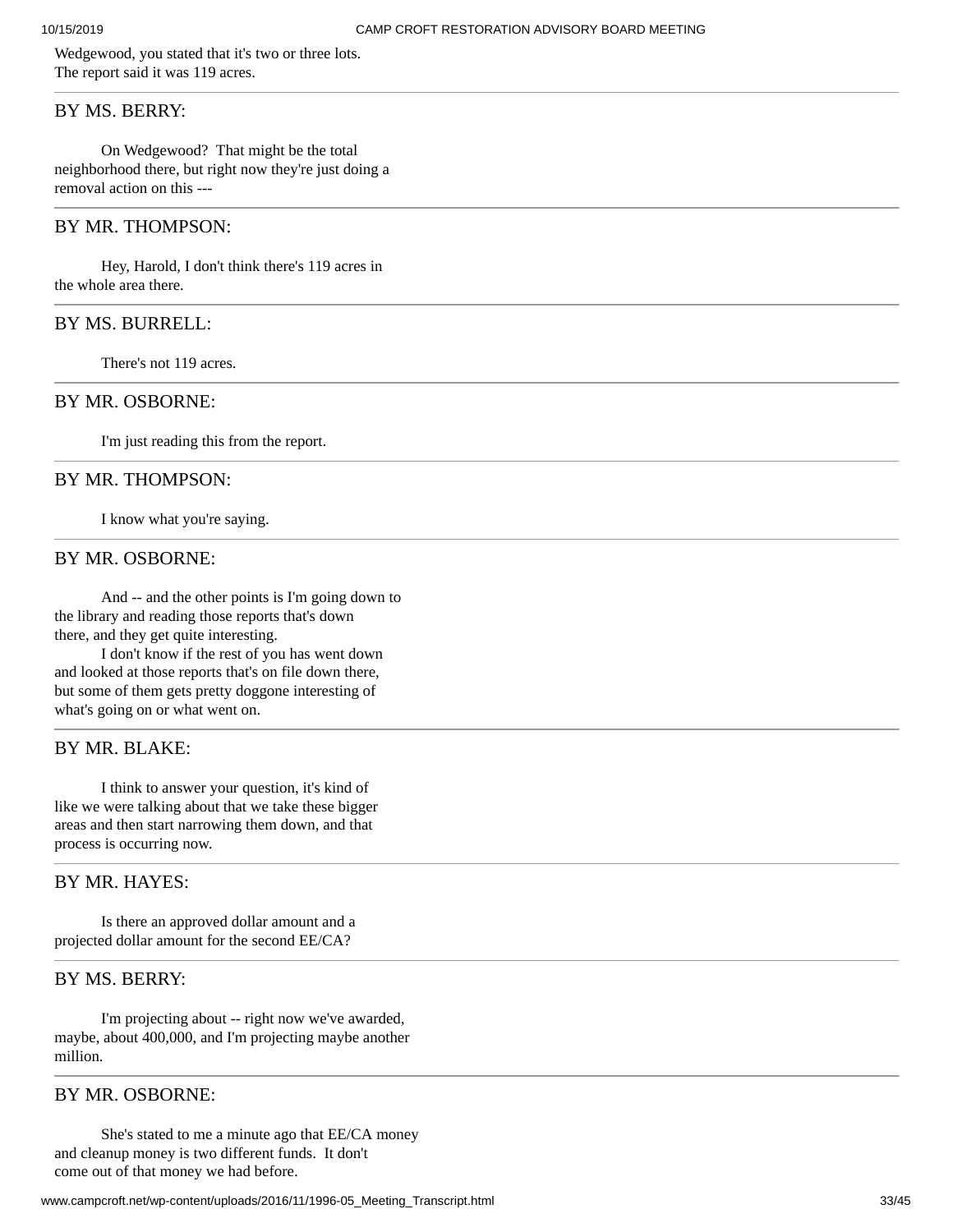#### BY MS. BERRY:

Uh-huh (affirmative response). We get two different ---

# BY MR. HAYES:

I'm talking about the second EE/CA.

## BY MS. BERRY:

Yeah, we get two different pots of money for EE/CA and the removal action.

# BY MR. DAVID MULLINAX:

Do we have anymore new business? (NO RESPONSE)

#### BY MR. DAVID MULLINAX:

I have one thing for the Board, and I'd like you to think about it for the June meeting. We were established to meet monthly for the first six months, and then every two months and then quarterly, so be thinking about how you want to meet, if we still need to meet every month or whether we need to go on to the two month schedule or do we need to go to the quarterly schedule. I'll throw that out to you and think about that for the next month meeting.

I'd like to thank everybody for coming tonight.

## BY MR. OSBORNE:

Could I ask one more question?

## BY MR. DAVID MULLINAX:

Yes, sir.

#### BY MR. OSBORNE:

Is it possible that the information, just like on the letter that was sent to the people at Wedgewood, that the Board members, excuse me, could get a copy of this so that we know what's going on, too?

## BY MR. BLAKE:

You want a copy of the letter that went out to the people in that subdivision?

#### BY MR. OSBORNE:

Uh-huh (affirmative response).

BY MR. BLAKE: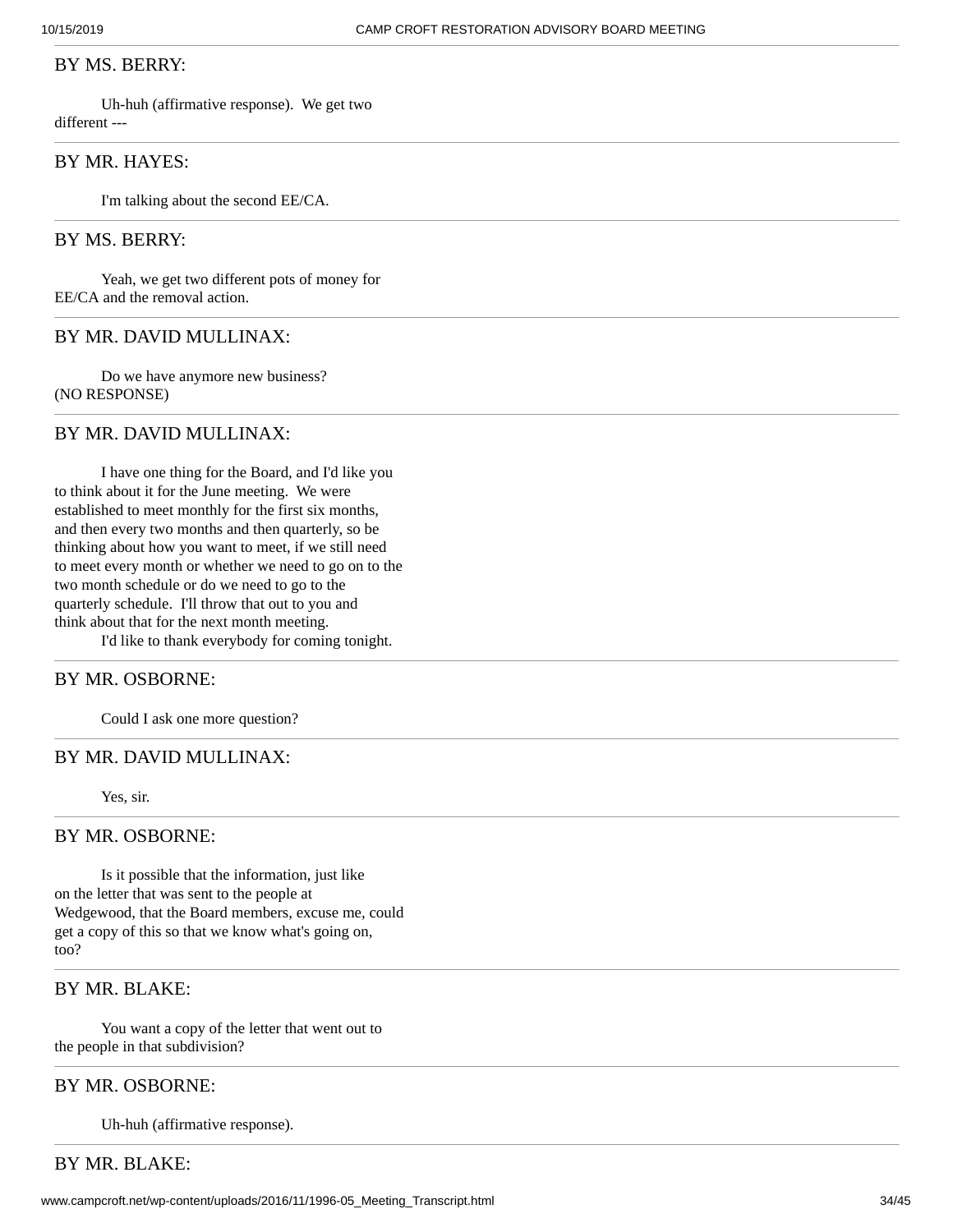Uh-huh (affirmative response).

#### BY MR. OSBORNE:

Because I got a copy of it by going and talking to somebody that made me a copy, but I don't think any of the other Board members had a copy of it, so we had to pass it around.

#### BY MR. BLAKE:

Okay.

#### BY MR. OSBORNE:

But it would be a little bit more advantageous to us guys if we know what you guys are talking about with these people.

#### BY MR. BLAKE:

Good point.

## BY MR. OSBORNE:

Instead of us coming up and having to ask a lot of questions that we don't ---

## BY MR. HAYES:

I'm just thinking about whether we need to know how much time is being spent down there and how much is being spent every week or every two weeks or every month, maximum.

Do we need to have a way to see what -- how much work is being used to clean up and how much money is being used to pay on the cleanup, to see if they are on schedule and if they're running over or -- but there's no way -- no checks and balances on it right now that I can see of.

# BY DR. KEITH:

Is there somebody else to check on this besides the Engineers? I mean, do they just -- are they able to go in and do this and report back, or is there anybody that's not involved financially that's checking on what's going on?

## BY MS. BERRY:

Do you mean as far as ---

#### BY DR. KEITH:

Do you know what I mean?

# BY MS. BERRY: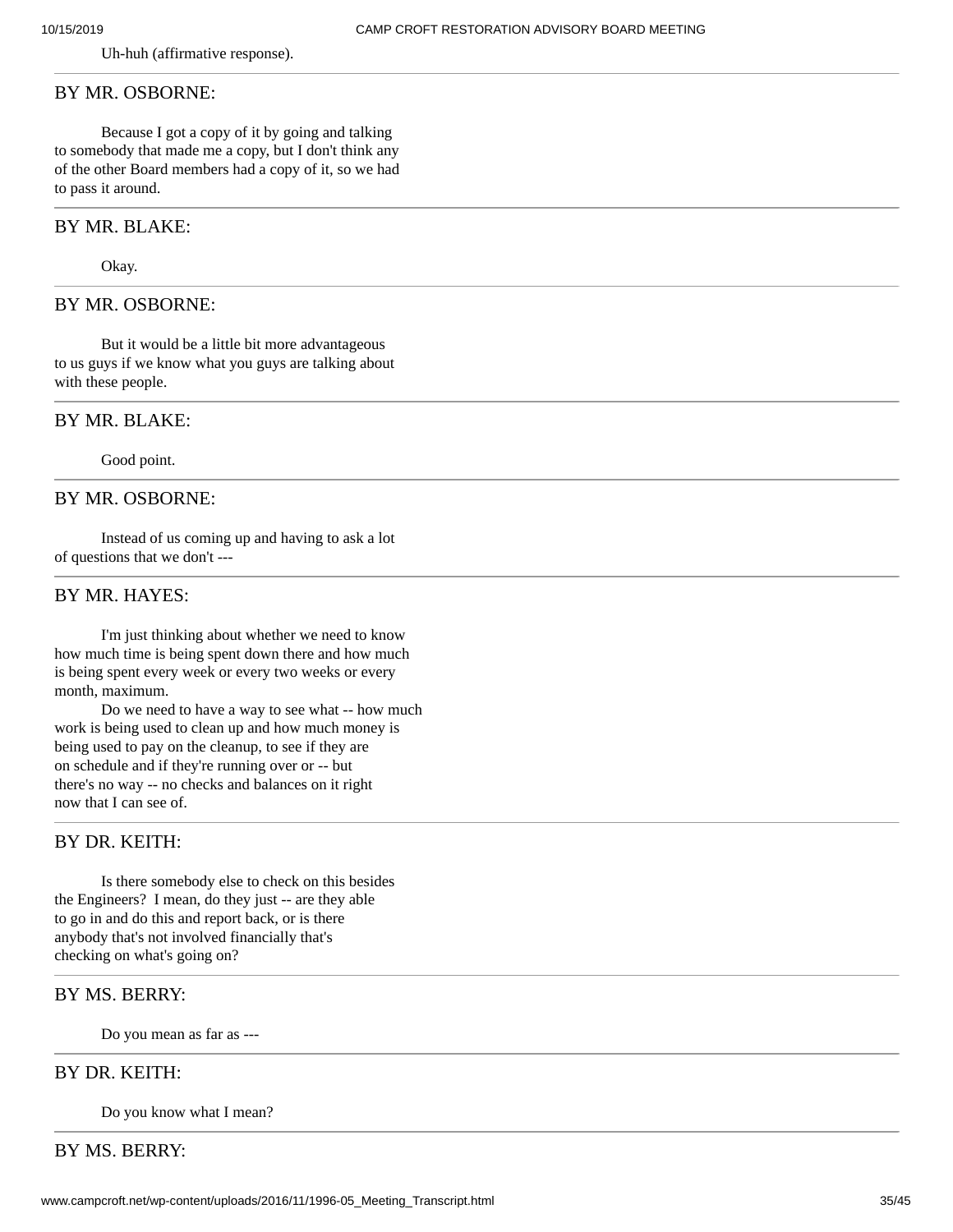We have a person that's going to be there full time, a safety guy, and I don't -- are you talking about someone other than a Corps of Engineers' employee?

## BY DR. KEITH:

Uh-huh (affirmative response). Yeah, that's what I'm talking about.

#### BY MR. OSBORNE:

Is this the same company we had before?

#### BY MS. BERRY:

Uh-huh (affirmative response).

#### BY MR. OSBORNE:

All right. That's one thing I brought up to Wayne Bogan on a couple of months ago that there shouldn't be any bills in there for radios and a whole bunch of equipment that was already bought for that last one; and if they go out and start spending again, I think you're just throwing some money away trying to update some equipment they don't have to.

## BY MS. BERRY:

We have a person in Huntsville that looks through their equipment list and determines, you know, whether we have the stuff on hand. Some of it - whatever we buy for this project is turned over to the government, and we may use it at Croft. We may use it on another site, so we look at that very carefully as far as, you know, what we have on hand that we can give them and not pay for that, so ---

#### BY MR. OSBORNE:

Well, going through the reports last time, like I said, it gets pretty exhausting when you -- I took them out from the library and took them home and read, read, read, and read, but we're talking you go over the reports of changing money around where they took it from per diem, switching it, or switching it from work into per diem and hotel rooms, and this just don't really make good sense to me.

I haven't brought it up before, but you ought to -- they ought to figure it out what they're going to need for room and board, instead they're coming a little later and taking the cleanup money and then changing it into per diem.

## BY MS. BERRY:

Well, that all comes out of the same pot, but we'll -- we'll -- we ---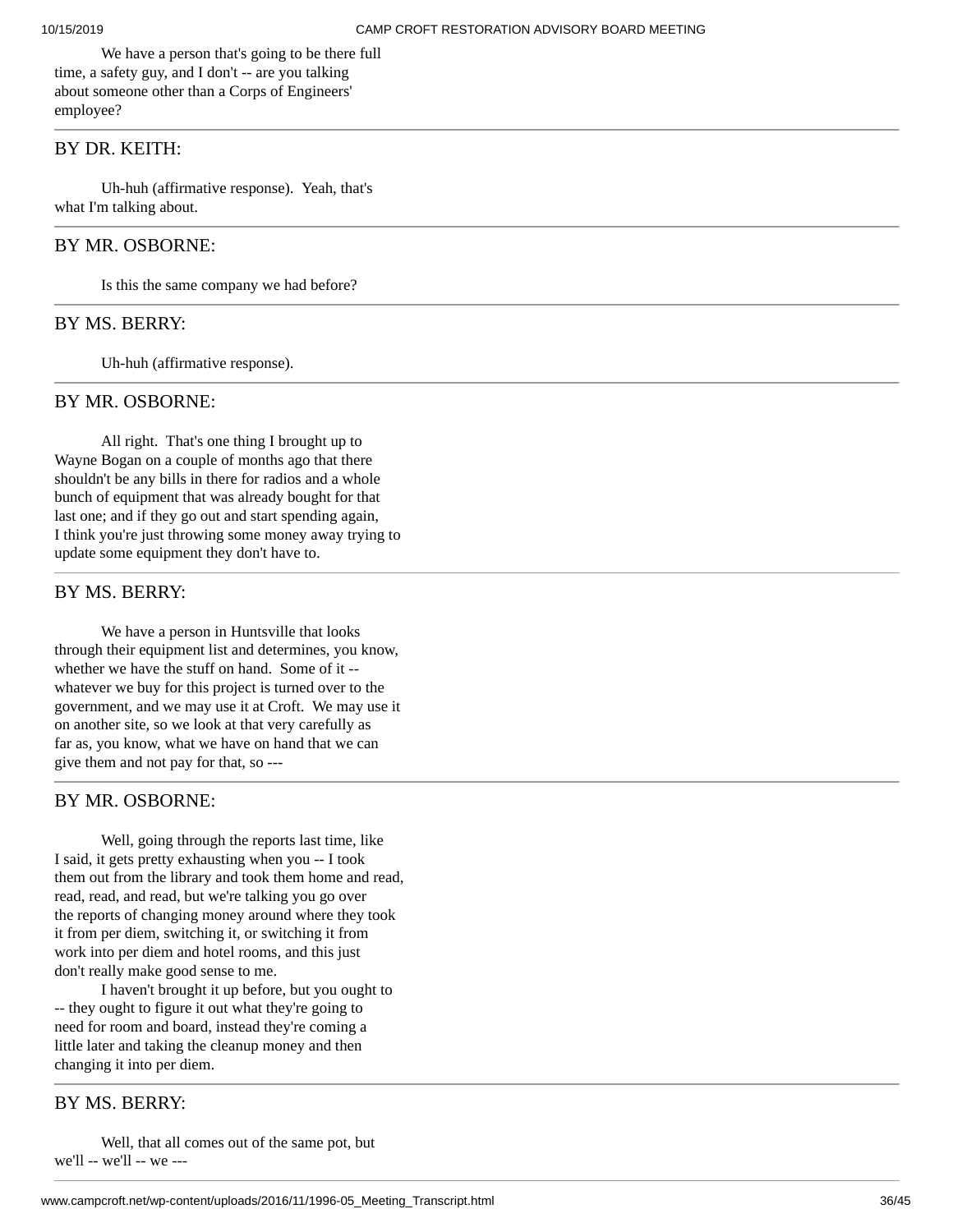#### BY MR. OSBORNE:

But it's broken down in the reports as to what they spent for this.

#### BY MS. BERRY:

Yeah.

#### BY MR. OSBORNE:

What they spent for radios. What they spent for whatever.

# BY MS. BERRY:

Uh-huh (affirmative response).

# BY MR. OSBORNE:

It's all broken down, even to the ---

#### BY MS. BERRY:

They ---

#### BY MR. OSBORNE:

--- food, lodging, the whole bit.

#### BY MS. BERRY:

Yeah, they have to send us all the receipts. I guess they send it every month, once a month, and we look through that, and if there's something that we don't think we should be paying for, we'll tell them, and we won't pay them for it, and -- you know, we look at that in Huntsville. They send that to us.

# BY MR. HAYES:

Can that be reported to us in our meetings?

#### BY MS. BERRY:

I guess.

# BY MR. BAYUGA:

Dr. Keith, do you have a question?

# BY DR. KEITH:

Yes, my question is this, if the Army has asked you as Engineers, am I right they asked you to do this job?

# BY MS. BERRY: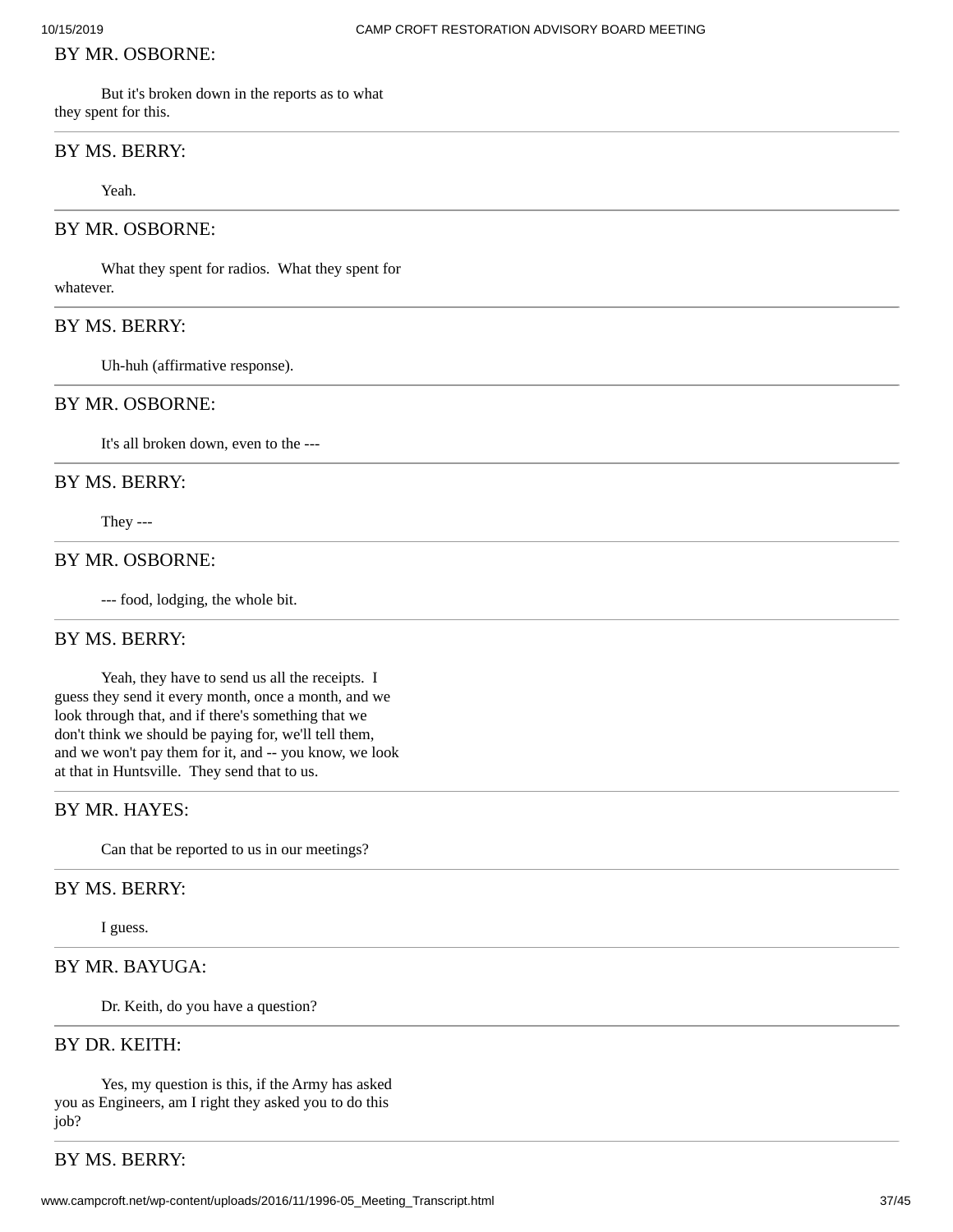Uh-huh (affirmative response). Yes, sir.

## BY DR. KEITH:

Then why don't we have a check and balance from the Army to see -- it's just good business, you know, to check the balances as to whether -- our Army Engineers can look and see if we're getting our money's worth?

That's -- that's all I ask, and I just wanted to -- there's no control. I could work for an engineering company and do nothing. I'm -- I'm just saying that this just ought to be some way there ought to be a check point of what you all are doing.

## BY MR. BAYUGA:

There is. The contractor's work plan goes through Huntsville to the headquarters Corps of Engineers, then to the Department of Army ExplosiveSafety Board, and they review the work that's going to be done to see if it's feasible and that it be done correctly.

I guess there's the Army Audit Agency can audit any ---

## BY DR. KEITH:

No, I'm not talking about on paper. I'm talking about somebody from the Army, the Engineers to go down there and actually see if what's -- what's going -that's what -- I could look at the paperwork, and you -- you know, you couldn't convince me.

# BY MS. BERRY:

We're going to have someone full time.

## BY MR. BLAKE:

We have full time people watching it.

## BY DR. KEITH:

Okay.

# BY MS. BERRY:

On site, our safety guy.

## BY DR. KEITH:

That's all right. That's fine.

# BY MS. BERRY:

And I think Wayne was planning on ---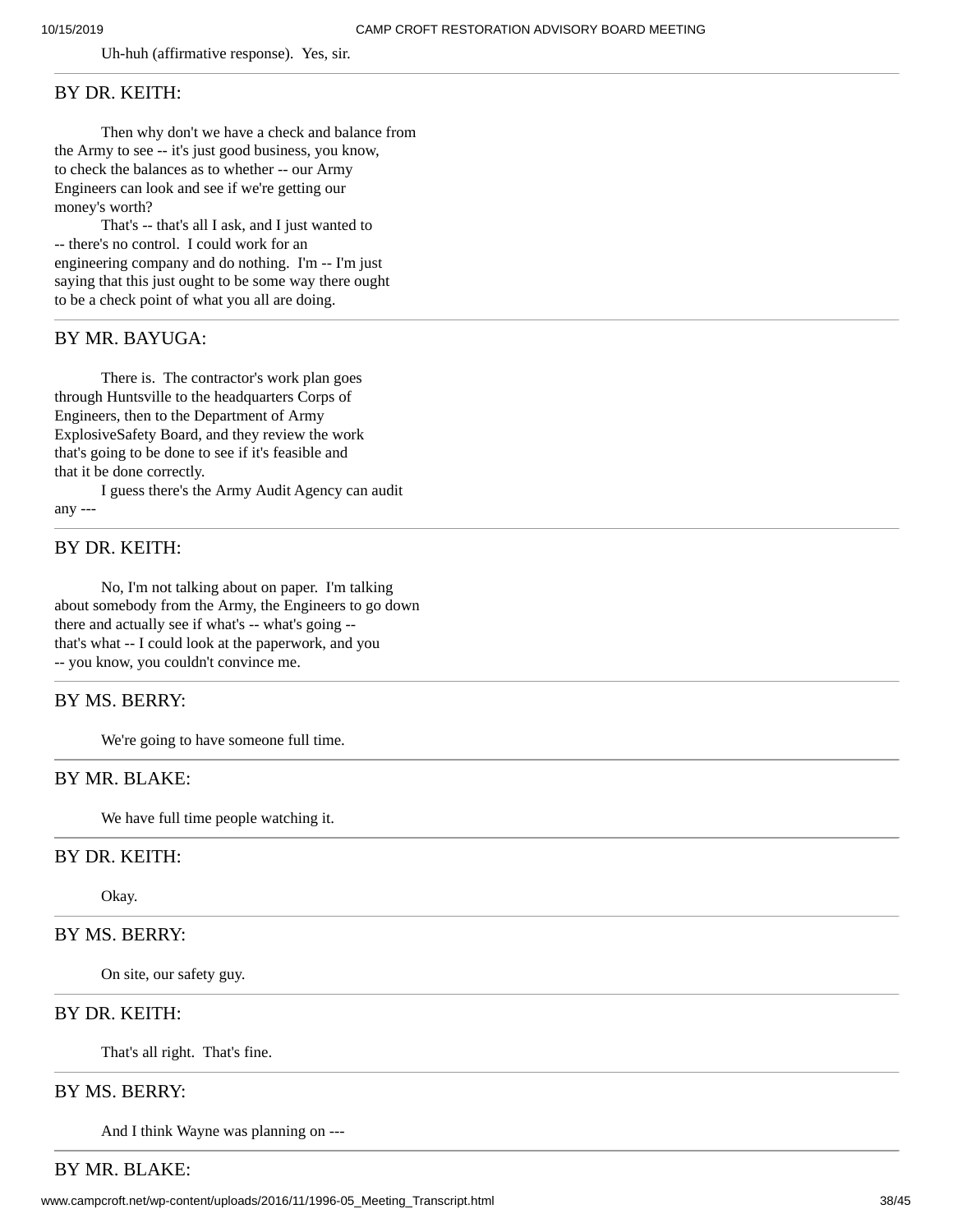And that's -- that's what they're calling their safety specialist. That's part of his ---

## BY DR. KEITH:

You're not -- I mean, they're not paid by you? That's what I'm saying.

# BY MS. BERRY:

Yes, they are. It's the Corps of Engineers person.

## BY MR. BLAKE:

Paid by the Army.

#### BY DR. KEITH:

They're paid by the Army? I mean, they're - they're receiving from these funds?

#### BY MS. BERRY:

They're civilian.

#### BY MR. BAYUGA:

But they're just like I am. I'm a civil servant. I go out there. I ensure they're following the DA, the Department of Army has approved for their work, and I'll -- if they're supposed to plant an inert item at four feet in the ground and test their magnetometer each day, I'll ensure that that is done each day. If they're supposed to set, you know, ten foot wide search lanes, you know, 100 feet long, I'll ensure that that gets done each day.

I'll read the work plan to ensure they're doing what was approved for them to do. If they don't do that, I'll write a deficiency, and these deficiencies go back to the contracting officer, and she can take up with the contractor to correct that problem.

#### BY DR. KEITH:

But you're being paid by ---

# BY MR. BAYUGA:

The Corps of Engineers.

# BY DR. KEITH:

--- the Corps of Engineers?

#### BY MS. BERRY:

Uh-huh (affirmative response).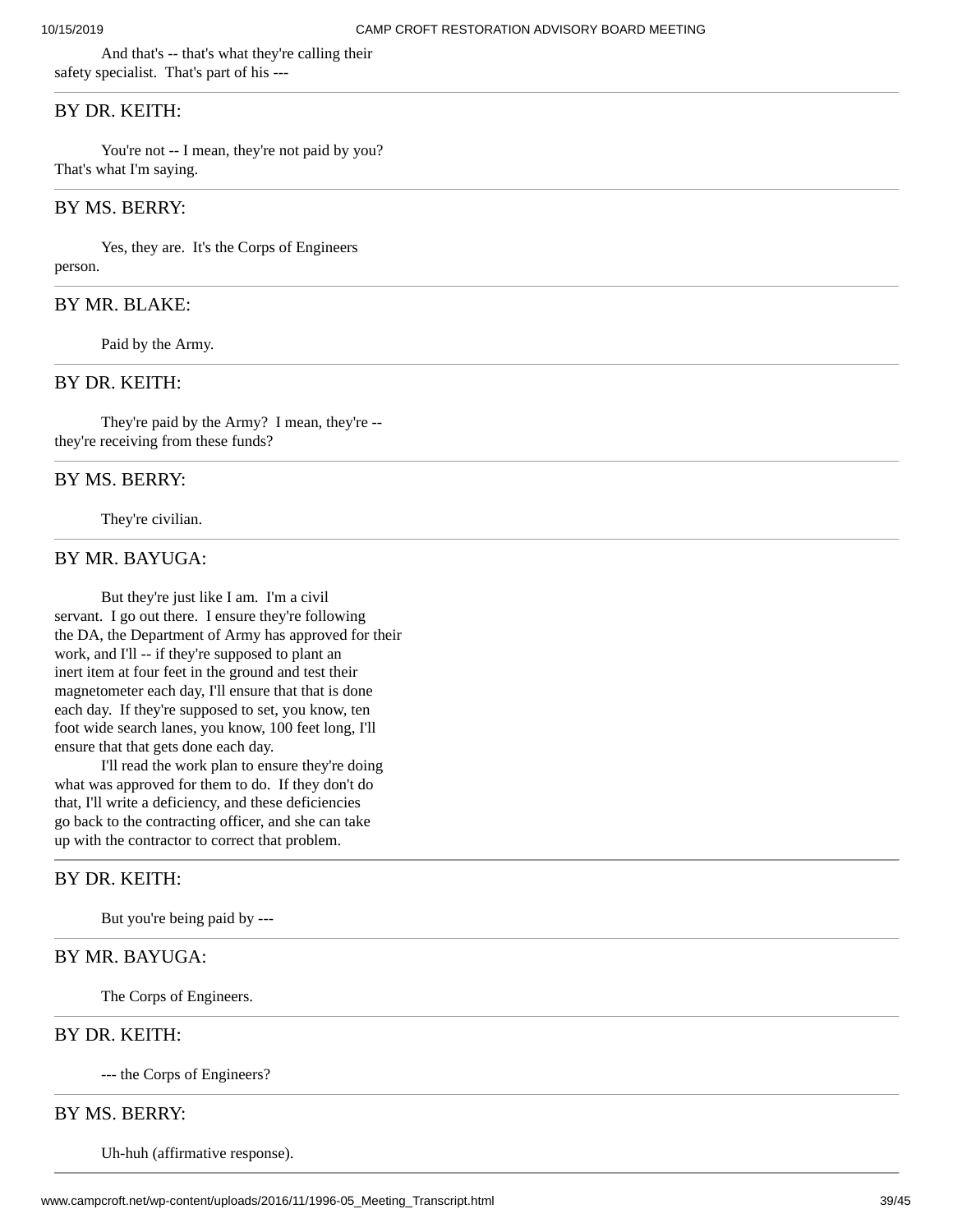# BY MR. RUSSELL SMITH:

You'll be down there all the time?

#### BY MR. BLAKE:

The work is being done by a contractor. Somebody is under contract with us, so we're supervising him.

# BY DR. KEITH:

Okay. I gotcha. I just ---

# BY MR. BLAKE:

Kind of like you're building a house and you're watching the guys that are building your house.

#### BY DR. KEITH:

Yeah.

# BY MR. BAYUGA:

A different employee is watching the contractor

work.

## BY DR. KEITH:

Okay.

# BY MR. HAYES:

I guess what -- what I'm actually asking for is, okay, they're working in quadrants.

## BY MS. BERRY:

Uh-huh (affirmative response).

#### BY MR. HAYES:

So when we come to a meeting, if they're through with this quadrant, they can have it colored in and show us that we've done this many quadrants in this one area.

# BY MS. BERRY:

Uh-huh (affirmative response).

## BY MR. HAYES:

And we've got this many more to do, and we spent this much money on these colored in right now, and we project this much more money to do these others, so we can see how the money is being spent and how it's being used and how fast the work is being done.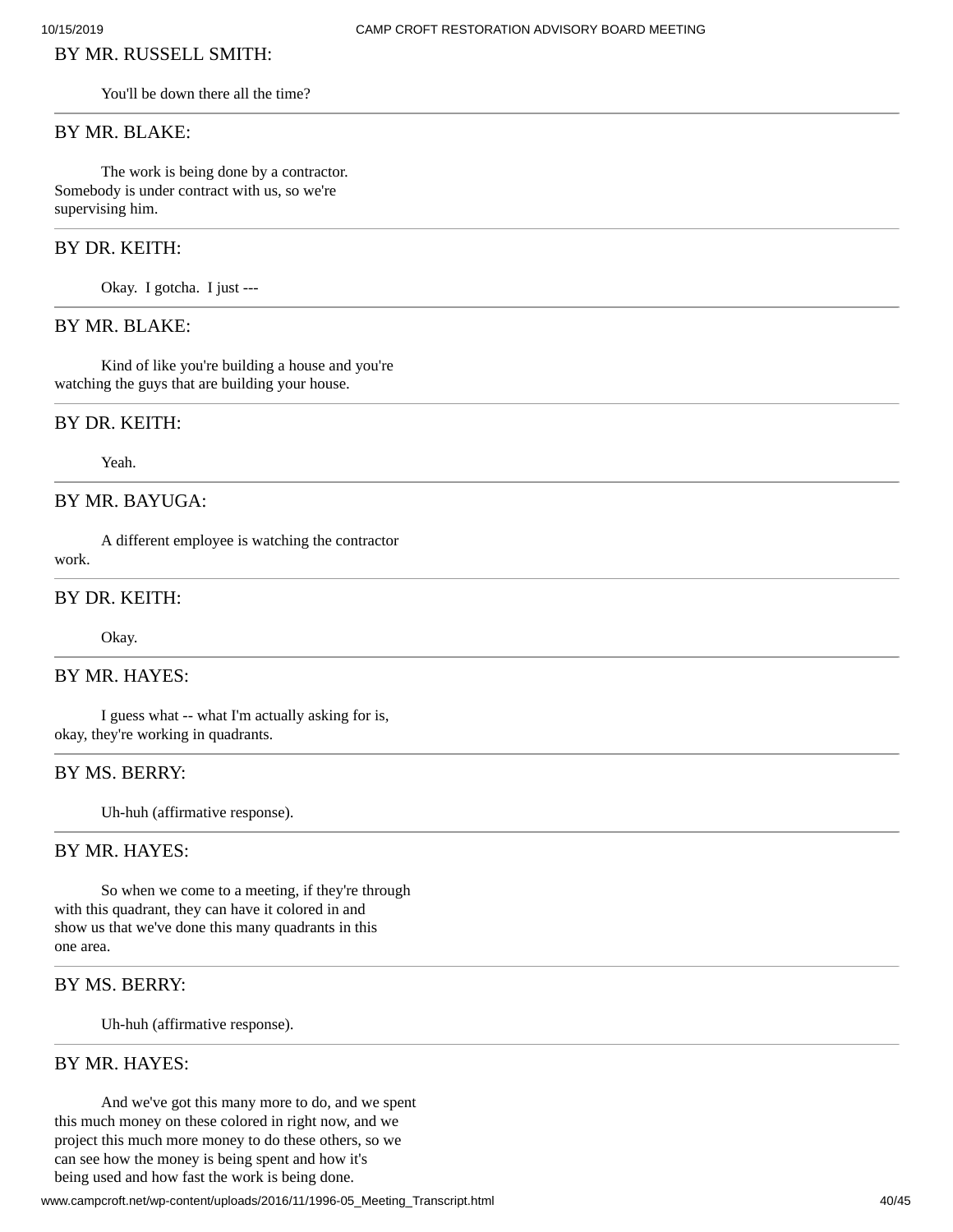That's mainly in a nutshell what I'm asking for.

# BY MS. BERRY:

Okay. I'll get with Wayne.

# BY MR. HAYES:

And if -- if we can get that kind of report.

# BY MR. BLAKE:

Yeah, we'll assess sort of a little progress report at the meetings.

# BY MR. HAYES:

And then if they find something that needs to be reported, will we get to know whether ---

#### BY MR. BLAKE:

Yeah, we can get that data from them. We'll get -- we'll get the earnings data, and then we can shade in the areas that have been covered up to that point.

#### BY DR. KEITH:

Yeah, that's helpful.

#### BY MR. BLAKE:

So you kind of see how much progress has been done.

# BY MR. THOMPSON:

Mr. Chairman, I also think that the committee should see how much is found.

# BY MR. HAYES:

Yeah.

# BY MR. THOMPSON:

In other words, how much ordnance is found in those quadrants, so we'll know that they're finding anything.

#### BY MS. BERRY:

They -- they're required to keep a detailed log of what they find and where, and so that would be public information.

# BY MR. DAVID MULLINAX: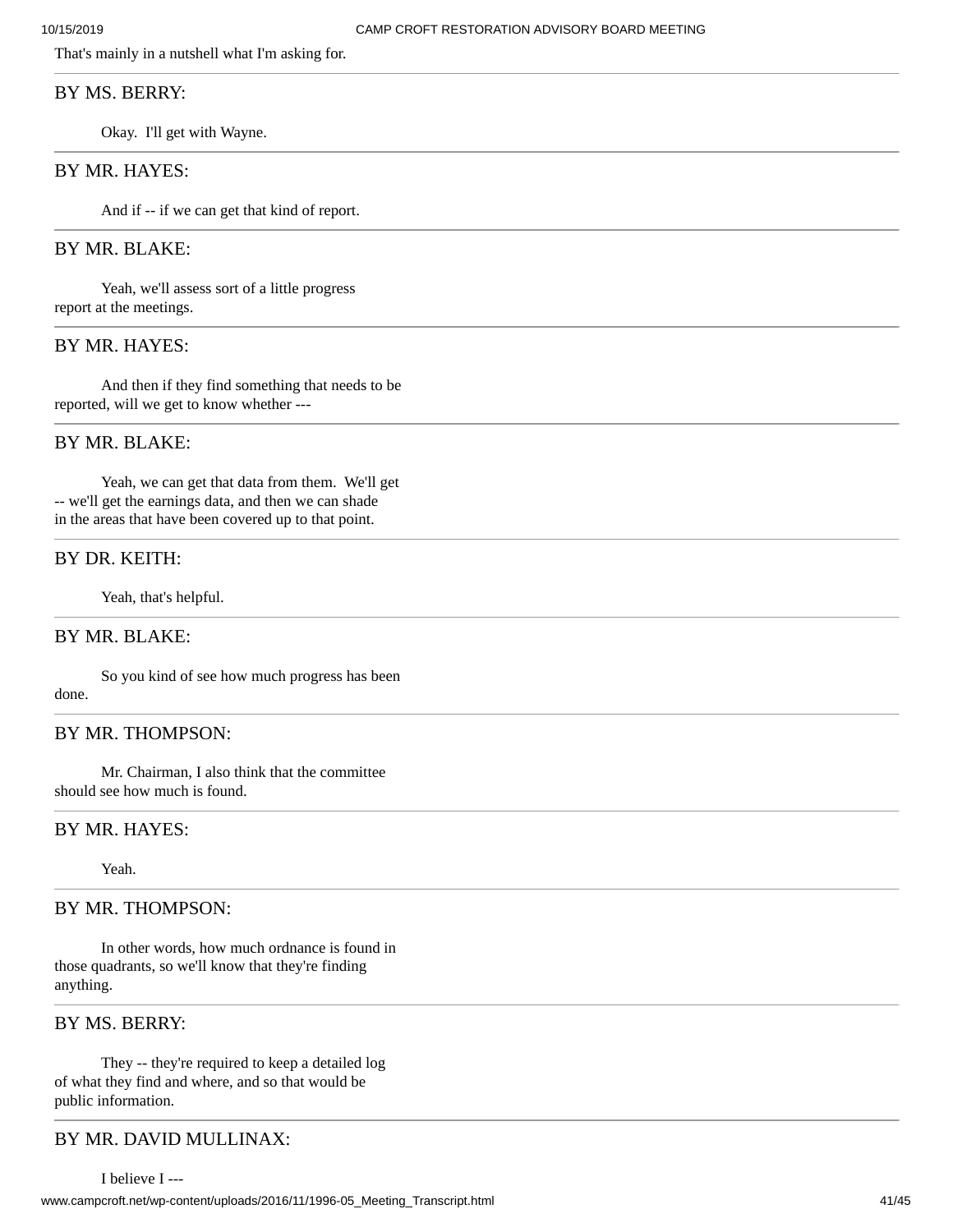#### BY MR. BLAKE:

I think Mr. Osborne has probably gone through a lot of that, haven't you, seeing what they found? It's pretty detailed of what they have found.

#### BY MR. OSBORNE:

The -- some of what you were talking about, is this going to be found in the Army ordnance records or the Army regulations on what they're doing down there, how they work it out and so forth that what the Army says, about what you guys do and then go on down to the contractor?

# BY MR. BAYUGA:

The work plan will specify how they're going to do each -- each task, but they're supposed to do the magging, the magnetometer work and flagging the ordnance.

# BY MR. OSBORNE:

No, I'm talking about in this Army regulation I have here, ---

# BY MS. BERRY:

Uh-huh (affirmative response).

#### BY MR. OSBORNE:

--- which I got a copy of, ordnance and explosive waste engineering. Is this going to be the same thing dictated what you guys go under the Army regulation?

# BY MS. BERRY:

Is that the policy -- the policy document that we use?

## BY MR. BAYUGA:

I'm not sure.

# BY MR. LITTLEJOHN:

Where did you get that, Harold?

## BY MR. OSBORNE:

I went down to the library, and this is all down at the library, and it's so in depth reading, and, I mean, we're talking a lot, a lot, a lot of regulations.

I've also got a copy of the Environmental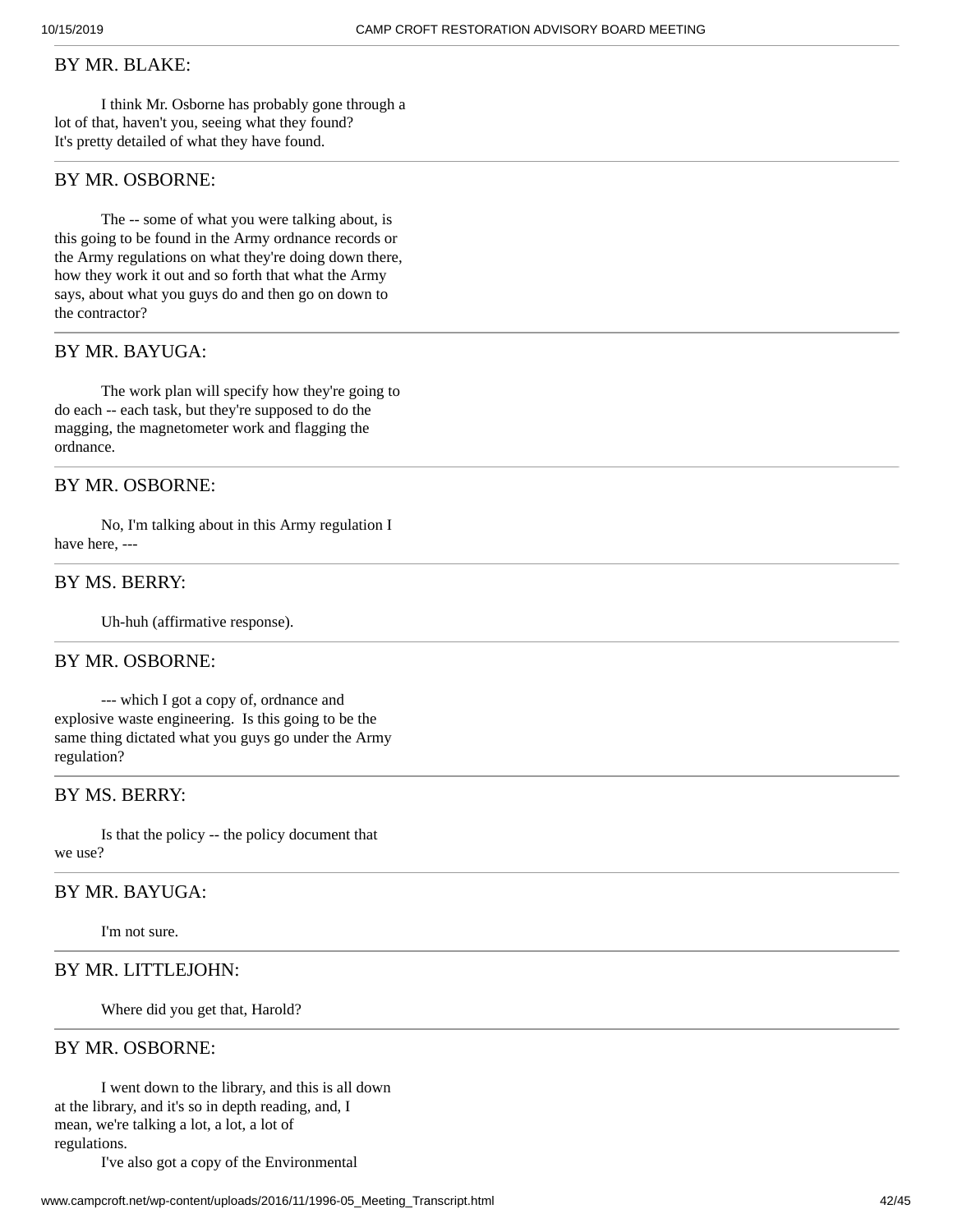Enhancement and Protection and so forth, Rules and Regulations, which is also in that manual down at the library.

Also, down at the Federal Register, which includes the same things under Rules and Regulations for removal, but -- and then another draft on a headquarters Department of Army Explosive Safety Policy on real property containing ordnances and explosives.

And since it is such an in depth reading, I asked to get a copy of it, and I was sent a copy. I've been digging into it, and it's pretty potent what they have to do and why they're doing it.

BY MR. BLAKE:

Yes, sir.

## BY MR. OSBORNE:

So I'm just wondering what the Corps of Engineers -- what guidelines you're using, if what they sent me is what the guidelines are?

#### BY MR. BAYUGA:

They have to follow those guidelines throughout. Through the review process, we try to identify if they're not following those, you know, at Huntsville, and then the headquarters at the Corps of Engineers, and at the Department of Army Explosive Safety Board.

If there are deficiencies, someone will capture them and identify them; and also, during the work, the on-site safety specialist there from the Corps will say, "This is not right. We need to change this."

#### BY MR. BLAKE:

Right.

#### BY MR. BAYUGA:

And those are the guidelines they follow.

#### BY MR. BLAKE:

And that's the DODExplosive Safety Board and is looking at -- is going to be looking at the contractor's work plan to be sure it complies with all those things before they allow them to go ahead with the actual work.

## BY MR. OSBORNE:

The Federal Register is the law that was set up by Congress and so forth, and it's all printed out on certain things that's done.

This was done on Wednesday, November the 8th, 1995, proposed rules and so forth. Like I say, it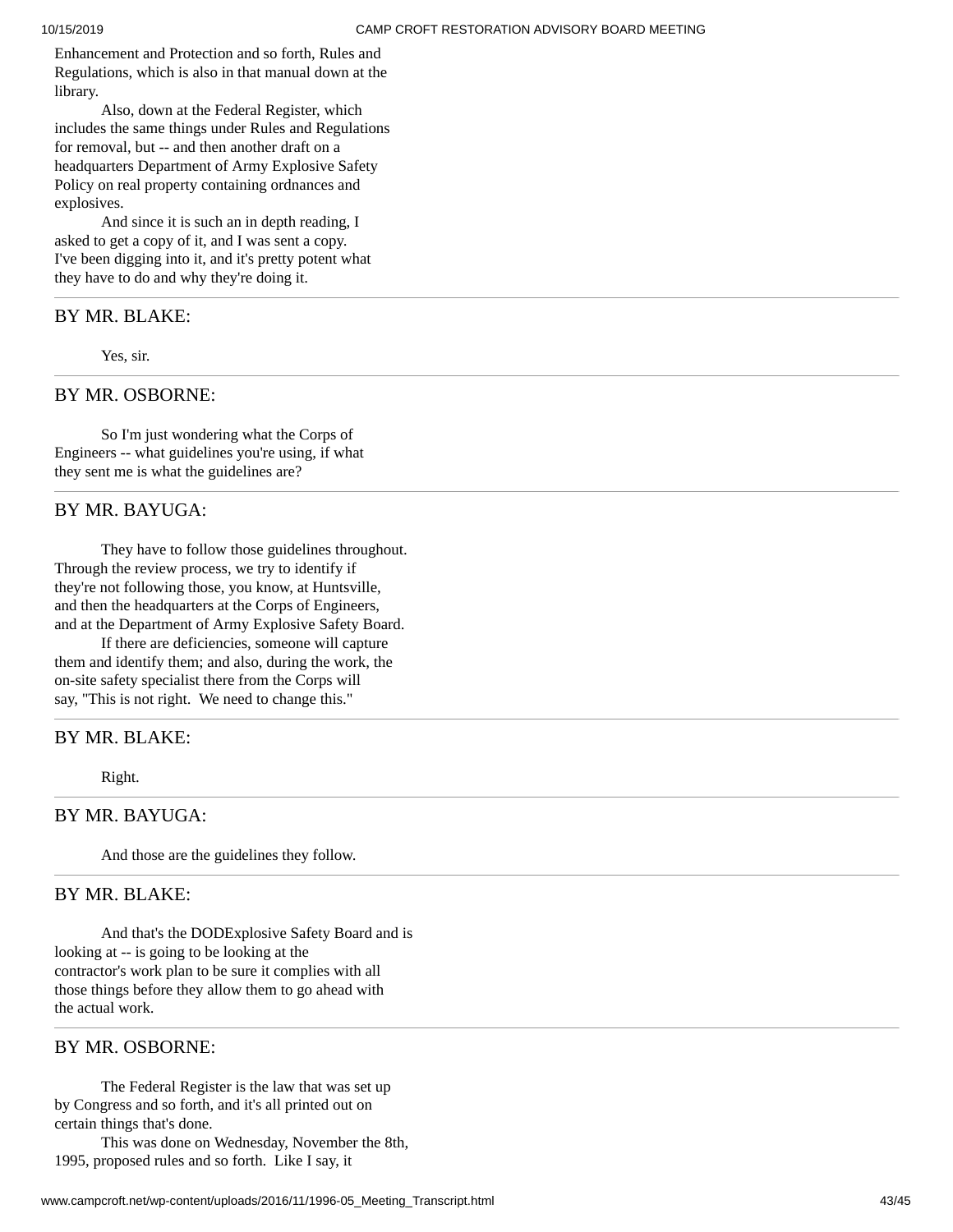gets sort of interesting when you start reading all this stuff and to update yourself so you know really what's going on.

This is the ones that you cannot check out from the library and then the other ones that you can check out. There's another big stack of them down there.

#### BY MR. BLAKE:

One thing we probably ought to have is -- I'll guess we'll be sending the work plan up to the library. Wayne is not here, so I know he has a copy, so we need to get a work plan up here in the library. That's some pretty long reading, too.

### BY MR. OSBORNE:

That's just like sitting down and reading the contractor's, what EE/CA -- what they did on the last pick up when they went through and cleaned up and reading the regulations, what they did on a daily basis, and I sat and read all of it.

## BY MR. DAVID MULLINAX:

Okay. I'd like to thank everybody for coming. I thank you for your courtesy and respect that you gave the speakers and the individuals during the discussion.

Next month, I will not be here. Ms. McKinney and Mr. Bogan will be your co-chair pro tem. I hope you will give them the respect that you gave the rest of the members here tonight.

If you will mark your calendar, Tuesday, June 11th is the next meeting at the same time, 7:00, in this same room.

I need -- before you go, Ineed the Board ---

#### BY MR. OSBORNE:

Make a motion that we adjourn.

#### BY MR. LITTLEJOHN: Second.

# BY MR. DAVID MULLINAX:

```
All in favor raise your right hand. Motion
passes.
(MEETING CONCLUDED AT 8:10 P.M.)
STATE OF SOUTH CAROLINA (1)
                            ) CERTIFICATE
COUNTY OF SPARTANBURG (1995)
```
This is to certify that the within meeting was taken on the 14th day of May, 1996;